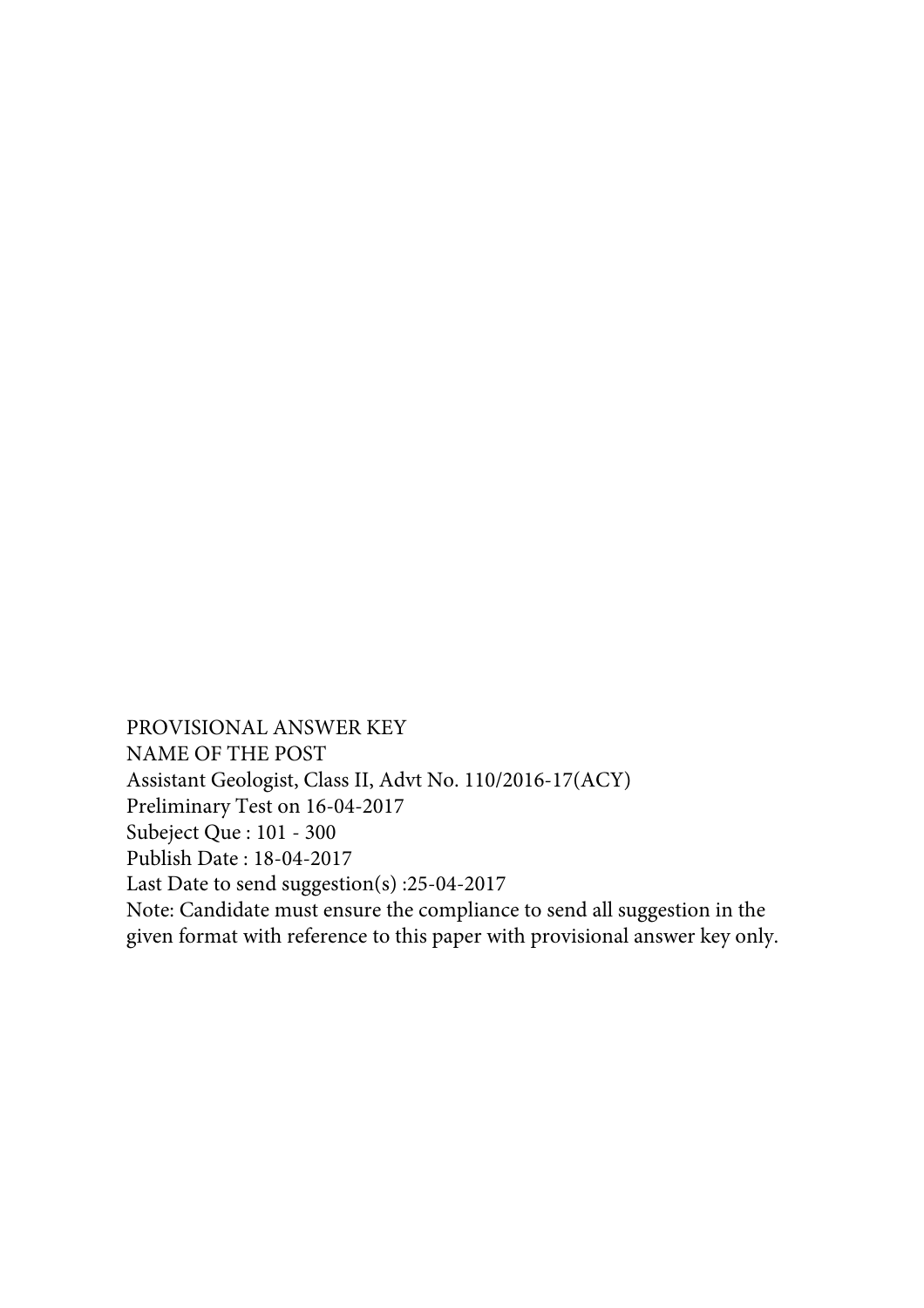| 101.                                                                                                                                                     | How many number of phases generally participate in univariant reaction in an "n"<br>component system |                                                                                            |
|----------------------------------------------------------------------------------------------------------------------------------------------------------|------------------------------------------------------------------------------------------------------|--------------------------------------------------------------------------------------------|
|                                                                                                                                                          | $(A)$ n                                                                                              | $(B)$ n + 1                                                                                |
|                                                                                                                                                          | $(C)$ n + 2                                                                                          | $(D)$ n + 3                                                                                |
| 102.                                                                                                                                                     |                                                                                                      | Schreinemakers first rule states that the metastable extensions of "i-out" must always lie |
|                                                                                                                                                          | (A) On the stable side of i-producing reactions                                                      |                                                                                            |
|                                                                                                                                                          | <b>(B)</b> Between i-producing reactions                                                             |                                                                                            |
|                                                                                                                                                          | $(C)$ Always at 180 $^{\circ}$ to the i-producing reactions                                          |                                                                                            |
|                                                                                                                                                          | (D) None of the above                                                                                |                                                                                            |
| 103.                                                                                                                                                     | ACF diagrams for metamorphic rocks can be called as                                                  |                                                                                            |
|                                                                                                                                                          | (A) Phase diagrams                                                                                   | (B) Pseudocomponent diagrams                                                               |
|                                                                                                                                                          | (C) Compatibility diagrams                                                                           | <b>(D)</b> All of the above                                                                |
| 104.                                                                                                                                                     | Composition of olivine can be expressed as                                                           |                                                                                            |
|                                                                                                                                                          | (A) $X_2Si_2O_6$                                                                                     | $(B)$ X <sub>2</sub> SiO <sub>4</sub>                                                      |
|                                                                                                                                                          | (C) $X_3Y_2Si_3O_{12}$                                                                               | (D) None of the above                                                                      |
| 105.                                                                                                                                                     | For a simple solid solution generally                                                                |                                                                                            |
| (A) substitution is restricted to identical lattice site<br>(B) has the same number of chemically independent phase components as mineral end<br>members |                                                                                                      |                                                                                            |
|                                                                                                                                                          |                                                                                                      |                                                                                            |
|                                                                                                                                                          | $(C)$ both $(A)$ and $(B)$ are true                                                                  |                                                                                            |
|                                                                                                                                                          | (D) None is correct                                                                                  |                                                                                            |
| 106.                                                                                                                                                     | <b>Every polymorphic transformation is</b>                                                           |                                                                                            |
|                                                                                                                                                          | (A) A discontinuous reaction                                                                         | (B) A continuous reaction                                                                  |
|                                                                                                                                                          | (C) An Ion-Exchange reaction                                                                         | (D) A oxidation reaction                                                                   |
| 107.                                                                                                                                                     | Choose the correct option from the following:                                                        |                                                                                            |
|                                                                                                                                                          | (A) Oxygen has three isotopes and $^{18}O$ is the most abundant                                      |                                                                                            |
|                                                                                                                                                          | (B) Oxygen has two isotopes and $^{16}$ O is most abundant                                           |                                                                                            |
|                                                                                                                                                          | (C) Oxygen has three isotopes and ${}^{16}O$ is most abundant                                        |                                                                                            |
|                                                                                                                                                          | (D) Oxygen has three isotopes and $^{18}O$ is least abundant                                         |                                                                                            |
| 108.                                                                                                                                                     | The biggest concentration of fresh water on earth's surface is                                       |                                                                                            |
|                                                                                                                                                          | (A) In continental rivers                                                                            | (B) In continental lakes                                                                   |
|                                                                                                                                                          | (C) In arctic and Greenland icecaps                                                                  | <b>(D)</b> In Antarctic icesheets                                                          |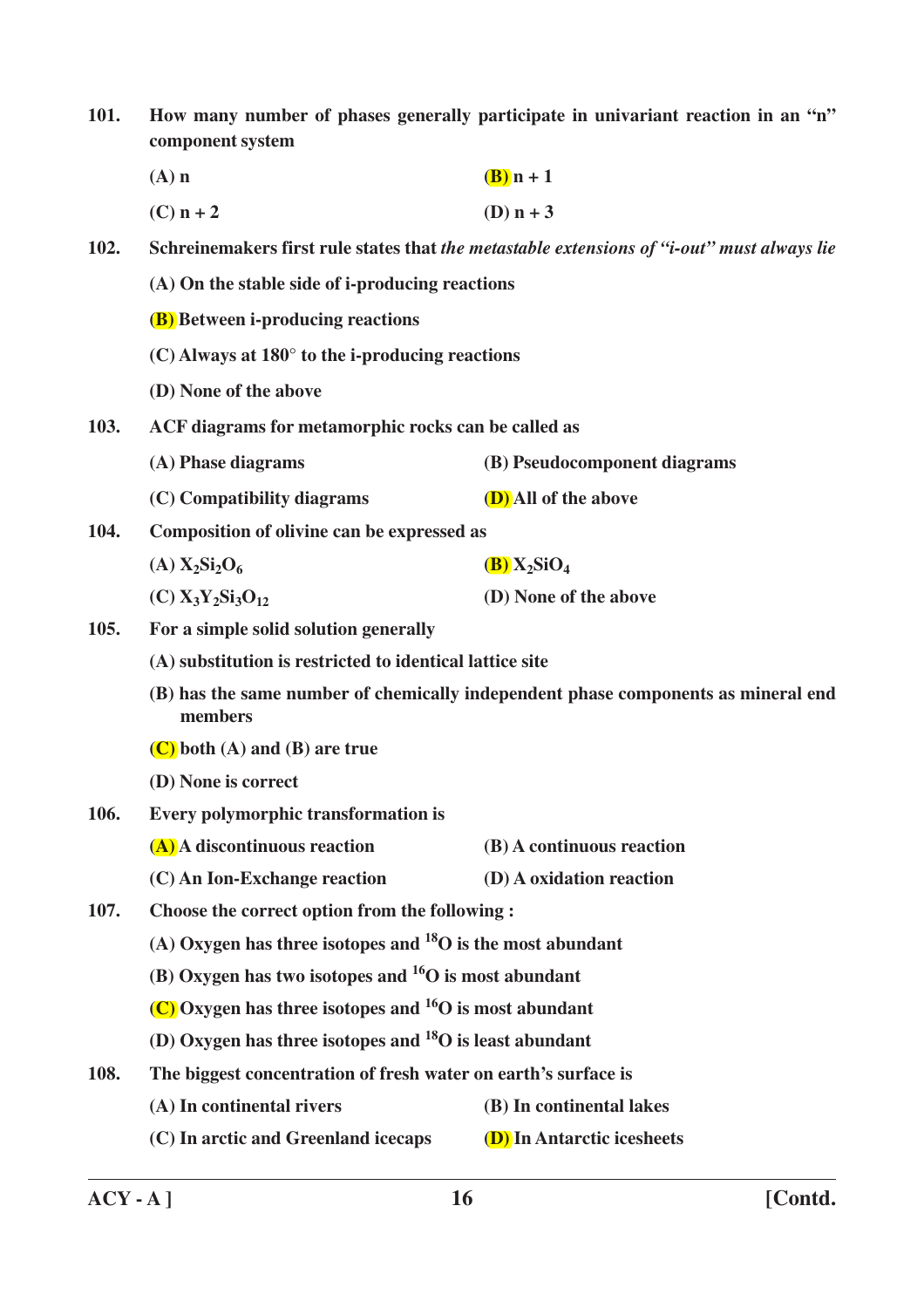| 109. |  | The epicenter of a deep focus earthquake is located |
|------|--|-----------------------------------------------------|
|      |  |                                                     |

|  | $(A)$ below a depth of 70 km | (B) between 70-300km |
|--|------------------------------|----------------------|
|--|------------------------------|----------------------|

- **(C) on the earth's surface (D) below 300km**
- **110. Sea-floor spreading goes through various stages. Which of the sequences below currently places these locations in order so that the initial stage is depicted first followed by more advanced stages of development?**
	- **(A) Red Sea, Atlantic ocean, African rift valley**
	- **(B) Red Sea, African rift valley, Atlantic ocean**
	- **(C) Atlantic ocean, Red Sea, African rift valley**

**(D) African rift valley, Red Sea, Atlantic ocean**

- **111. Following represents an elevated geotherm**
	- **(A) Subduction zone (B) Mid-Ocean ridge**
	- **(C) Obduction (D) Continental sedimentary basins**
- **112. The significance of paleomagnetism in plate tectonics stemmed from**
	- **(A) One could measure depth of oceans**
	- **(B) It illustrated sea-floor spreading**
	- **(C) It contributed to the precise location of the North Pole**
	- **(D) It explained ocean floor metamorphism**
- **113. The metamorphic facies that represents a transition between digenesis and regional metamorphism is**
	- **(A) Zeolite facies (B) Amphibolite facies (C) Pyroxene Hornfels facies (D) Sanidinite facies**

## **114. Aragonite and calcite have same chemical composition. These represent;**

|      | (A) Polytypism     | <b>(B)</b> Polymorphism                                                                    |
|------|--------------------|--------------------------------------------------------------------------------------------|
|      | (C) Pseudomorphism | (D) None of the above                                                                      |
| 115. | Serpentine is a    |                                                                                            |
|      | (A) Inosilicate    | (B) Tectosilicate                                                                          |
|      | (C) Phyllosilicate | (D) Nesosilicate                                                                           |
| 116. |                    | The sequence of crystallization in a cooling calc alkaline basaltic magma is likely to be: |

- **(A) Forsterite-diopside-enstatite (B) Enstatite-diopside-forsterite**
- **(C) Forsterite-enstatite-diopside (D) Diopside-forsterite-enstatite**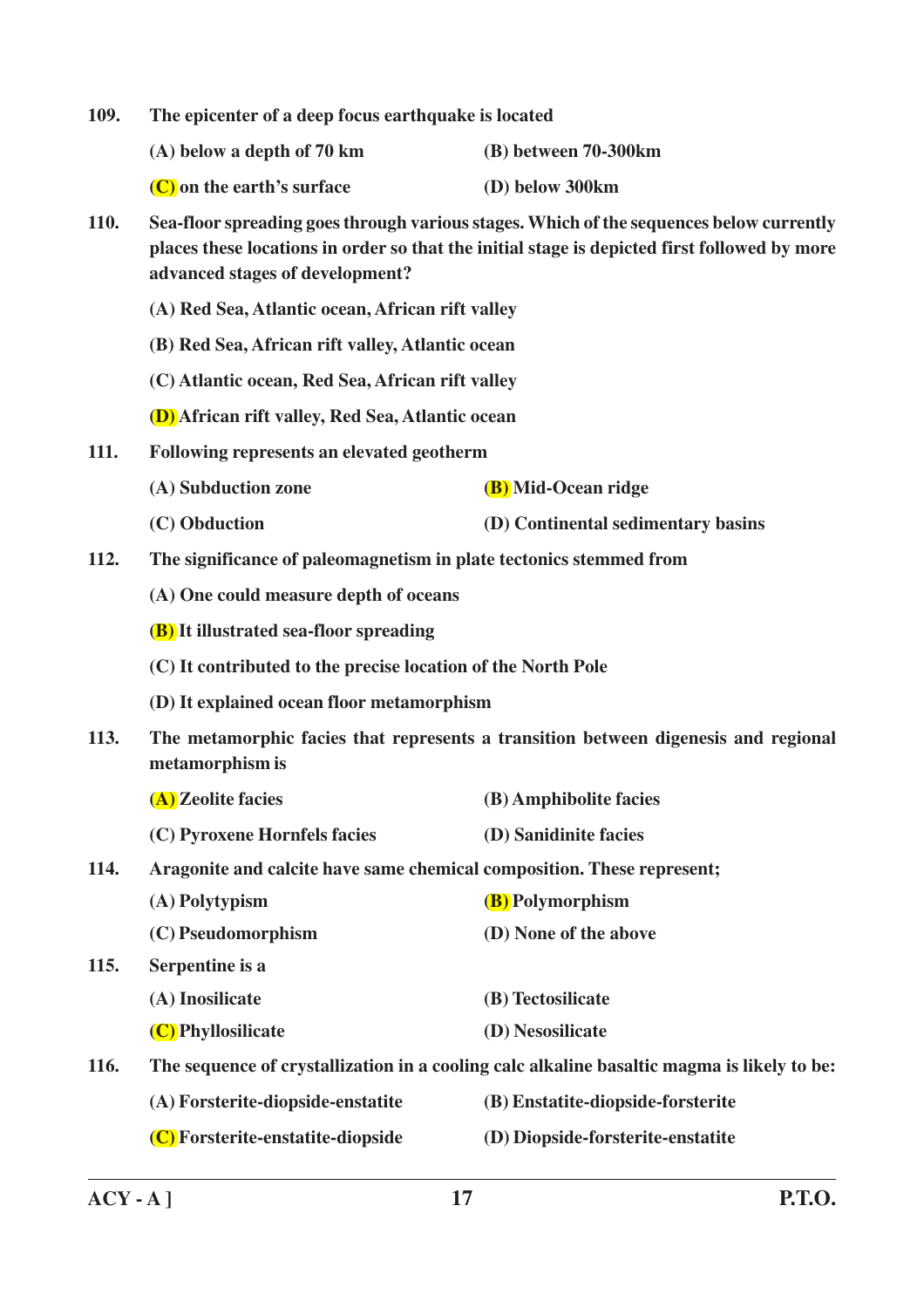**117. The range of radius ratio 0.414-0.732 will indicate a cation co-ordination number of (A) 8 (B) 6 (C) 4 (D) 3 118. The following mineral is absent in low-P series of metamorphism of pelites (A) Quartz (B) Chlorite (C) Kyanite (D) Muscovite** 119. **V<sub>I</sub>Mg**<sup>IV</sup>**Si** = <sup>VI</sup>**A**<sub>I</sub><sup>IV</sup>**A**<sub>I</sub> in low grade metapelites is known as **(A) edenite substitution (B) phengite substitution (C) ion exchange (C) None of the above 120. Spinifex texture is the characteristic texture of (A) Gabbro (B) Dolerite (C) Komatiite (D) Basalt 121. The oldest seafloor on Earth is not more than: (A) ~200 million years old (B) ~2 billion years old (C) ~20 million years old (D) ~2 million years old 122. The lower 10 km of the atmosphere where most weather occurs is called: (A) Troposphere (B) Hydrosphere (C) Barosphere (D) Biosphere 123. We get seasons on the Earth mainly because (A) The Sun gets hotter and colder (B) The Moon gets in the way of the Sun (C) The Earth's axis is tilted (D) The Earth gets closer to the Sun 124. The wind system in the equatorial areas is known as? (A) Westerlies (B) Trades (C) Doldrums (D) Monsoon 125. The cosmic ray intensity is minimum at the magnetic (A) Equator (B) North pole (C) South pole (D) Tropic of cancer**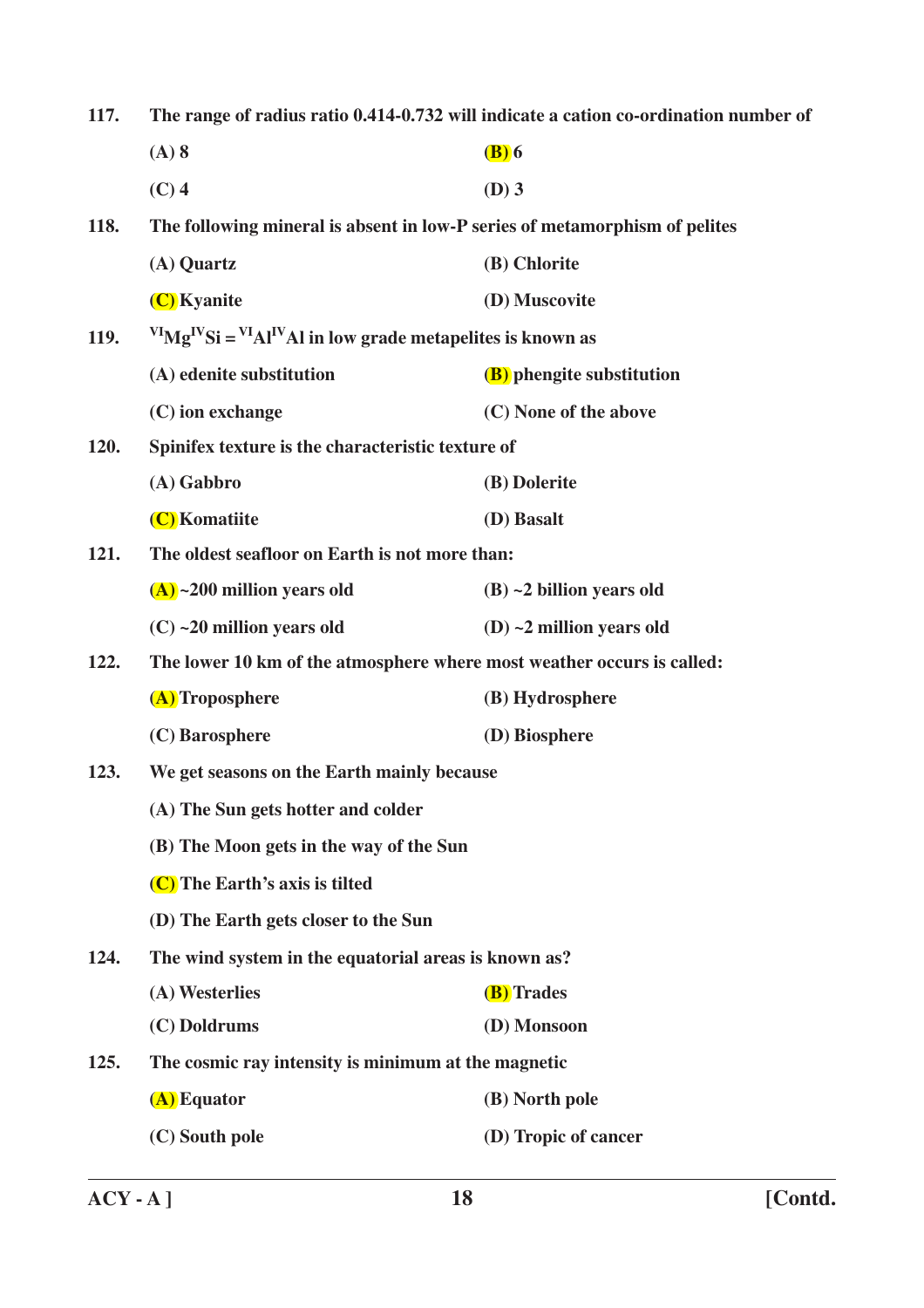|      | $(A)$ Na <sup>+</sup> and Cl <sup>-</sup> are most abundant cation and anion in seawater.                                                                                                                                                 |                                             |
|------|-------------------------------------------------------------------------------------------------------------------------------------------------------------------------------------------------------------------------------------------|---------------------------------------------|
|      | (B) $Na^{+2}$ is abundant but Cl <sup>-</sup> is less abundant.                                                                                                                                                                           |                                             |
|      | (C) $Ca^{+2}$ is les abundant in sea water than Na <sup>+2</sup>                                                                                                                                                                          |                                             |
|      | (D) Na <sup>+2</sup> has higher residency time compared to $Ca^{+2}$                                                                                                                                                                      |                                             |
| 127. | Ozone layer in Earth's atmosphere, is confined to                                                                                                                                                                                         |                                             |
|      | (A) Troposphere                                                                                                                                                                                                                           | <b>(B)</b> Stratosphere                     |
|      | (C) Mesosphere                                                                                                                                                                                                                            | (D) Thermosphere                            |
| 128. | The most abundant element in the Earth's crust is                                                                                                                                                                                         |                                             |
|      | $(A)$ Aluminum                                                                                                                                                                                                                            | (B) Oxygen                                  |
|      | $(C)$ Iron                                                                                                                                                                                                                                | (D) Carbon                                  |
| 129. | Slickenside striations on a fault plane have a pitch of $90^0$ . The fault is:                                                                                                                                                            |                                             |
|      | (A) a dip-slip fault,                                                                                                                                                                                                                     | (B) a strike-slip fault,                    |
|      | (C) an oblique-slip fault,                                                                                                                                                                                                                | (D) a transform fault                       |
| 130. | The two limbs of a fold, when plotted as planes on a stereographic projection, intersect<br>each other twice – both the intersection points lying on the periphery of the stereonet,<br>diametrically opposite to each other. The fold is |                                             |
|      | (A) a reclined fold                                                                                                                                                                                                                       | <b>(B)</b> a horizontal (non-plunging) fold |
|      | (C) a steeply plunging fold                                                                                                                                                                                                               | (D) None of the above                       |
| 131. | A sedimentary bedding dips 40° towards N45°W. Its apparent dip towards N10°W will<br>be around:                                                                                                                                           |                                             |
|      | $(A)$ 25°                                                                                                                                                                                                                                 | $(B)$ 45 $^{\circ}$                         |
|      | $(C)$ 60 $^{\circ}$                                                                                                                                                                                                                       | (D) $80^\circ$                              |
| 132. | An unconformity surface separates sedimentary strata dipping 60° towards N80°E below<br>the unconformity, and strata dipping 5° towards N45°E above it. The structure is called:                                                          |                                             |
|      | (A) disconformity                                                                                                                                                                                                                         | (B) non-conformity                          |
|      | (C) angular unconformity                                                                                                                                                                                                                  | (D) paraconformity                          |
| 133. | Corals prefer a temperature range of                                                                                                                                                                                                      |                                             |
|      | (A) $30^{\circ} - 35^{\circ}$ C                                                                                                                                                                                                           | (B) $15^{\circ}$ - $20^{\circ}$             |
|      | $(C)$ 35 $^{\circ}$ - 40 $^{\circ}$ C                                                                                                                                                                                                     | $(D)$ 230° - 29°C                           |

**126. Sea water is saline because:**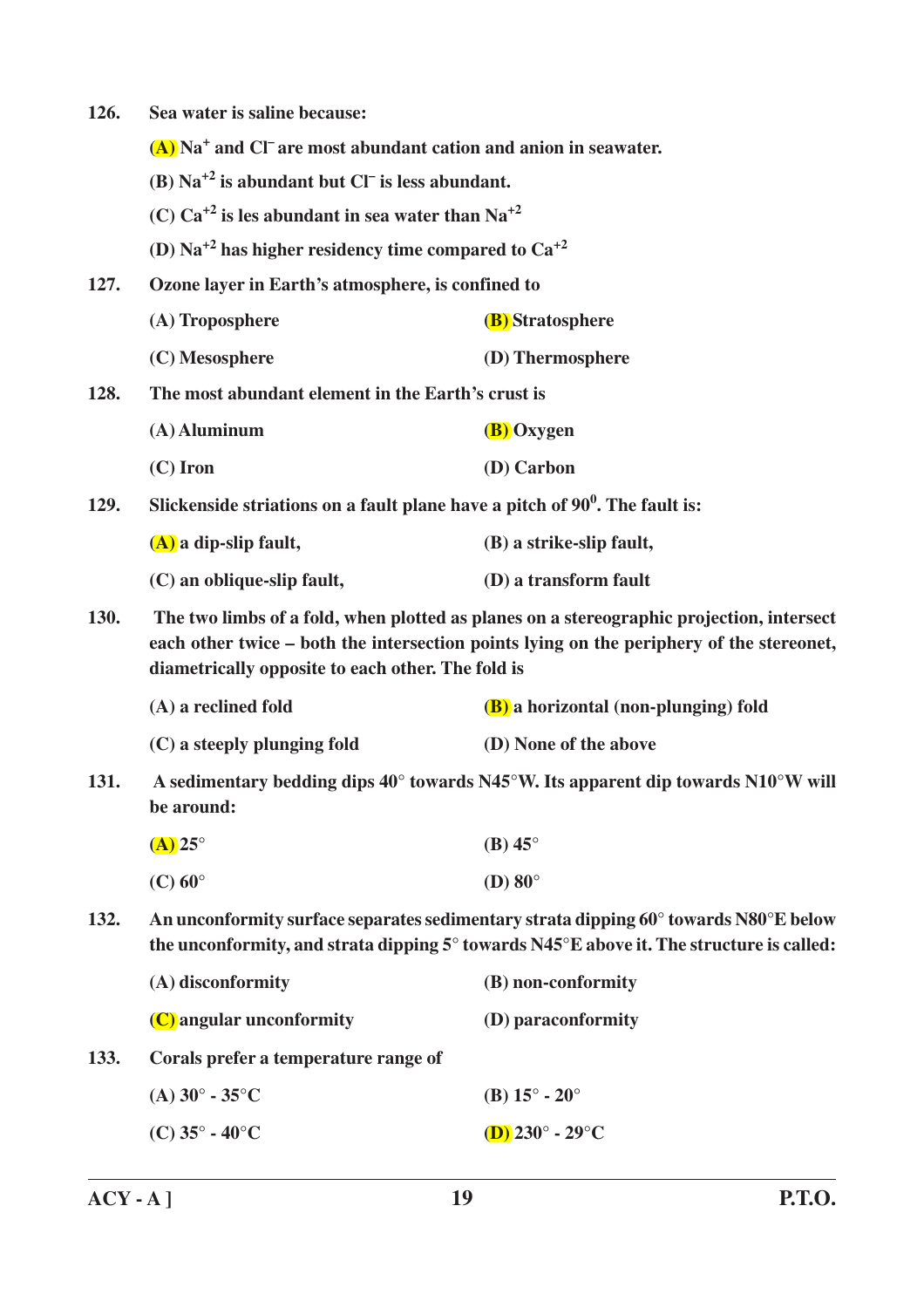| 134. | Gingko is a                                                   |                                                                                             |
|------|---------------------------------------------------------------|---------------------------------------------------------------------------------------------|
|      | (A) index fossil                                              | (B) living fossil                                                                           |
|      | (C) invertebrate fossil                                       | (D) vertebrate fossil                                                                       |
| 135. | is known as                                                   | If two distinctly unrelated groups develop same morphological traits, the mode of evolution |
|      | (A) parallel evolution                                        | (B) divergent evolution                                                                     |
|      | (C) convergent evolution                                      | (D) monophyletic group                                                                      |
| 136. | <b>Infaunal taxa live</b>                                     |                                                                                             |
|      | (A) on the substratum                                         | (B) in the substratum                                                                       |
|      | $(C)$ as floaters                                             | (D) as swimmers                                                                             |
| 137. | Species with narrow range of salinity tolerance are known as  |                                                                                             |
|      | (A) Stenohaline                                               | (B) Euryhaline                                                                              |
|      | (C) Oligohaline                                               | (D) None of these                                                                           |
| 138. | <i>Ptilophyllum</i> is a plant fossil known from the          |                                                                                             |
|      | (A) Lower Gondwana strata                                     | (B) Middle Gondwana strata                                                                  |
|      | (C) Upper Gondwana strata                                     | (D) Deccan intertrappean beds                                                               |
| 139. | Siwalik vertebrate fauna in general indicate a                |                                                                                             |
|      | (A) temperate climate                                         | (B) polar climate                                                                           |
|      | (C) tropical humid climate                                    | (D) arid climate                                                                            |
| 140. | <b>Aquifer anisotropy relates to</b>                          |                                                                                             |
|      | (A) Temporal variation in aquifer parameters                  |                                                                                             |
|      | (B) Both spatial and temporal variation in aquifer parameters |                                                                                             |
|      | (C) Directional variation in aquifer parameters               |                                                                                             |
|      | (D) Spatial variation in aquifer parameters                   |                                                                                             |
| 141. | Hill-Piper plot in groundwater quality is used for studying   |                                                                                             |
|      | (A) Hydrochemical facies of ground water samples              |                                                                                             |
|      | (B) Metamorphic facies of rock samples                        |                                                                                             |
|      | (C) COD of water                                              |                                                                                             |
|      | (D) BOD of water                                              |                                                                                             |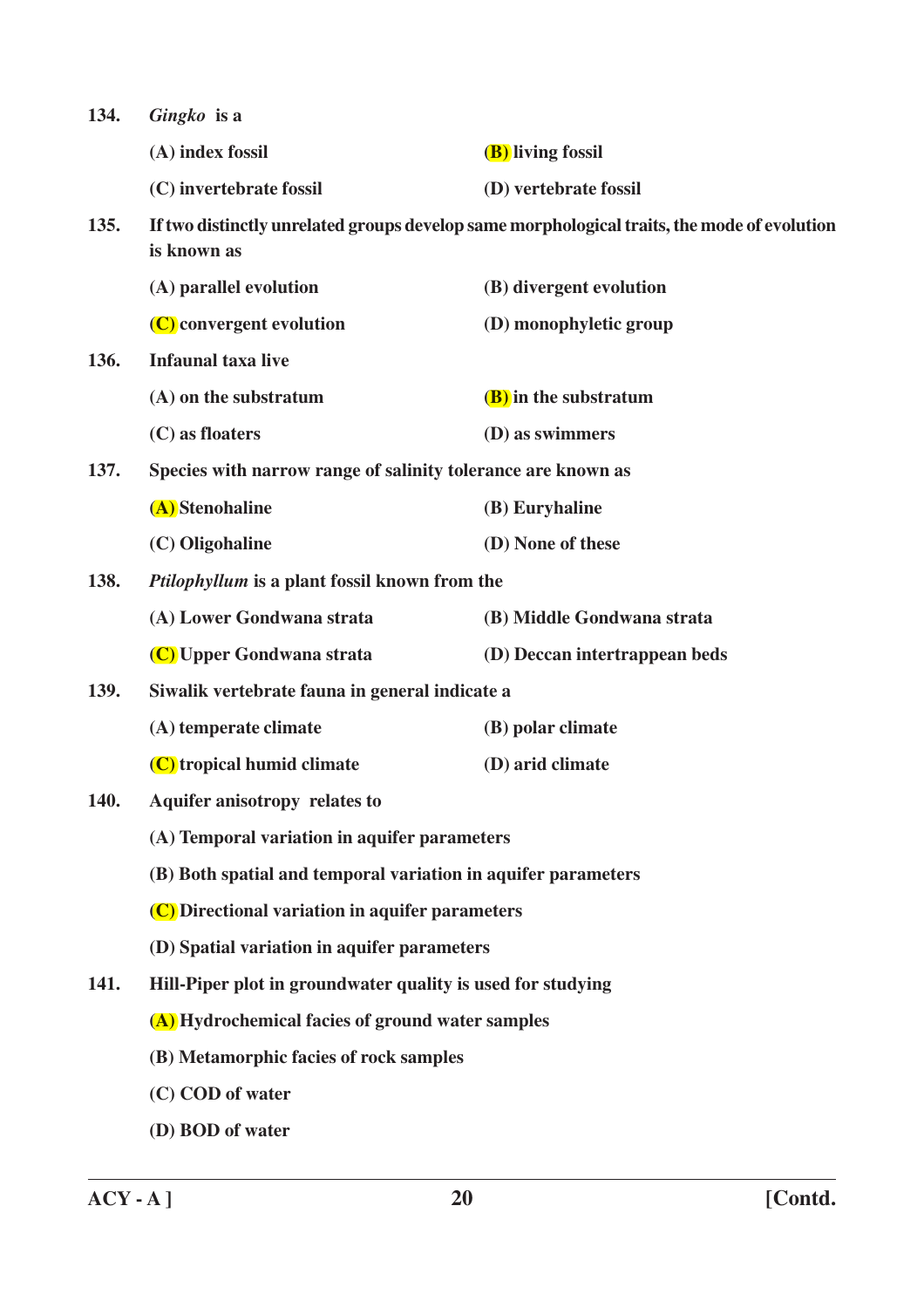| 142. | Total dissolved solutes of groundwater is a direct function of |
|------|----------------------------------------------------------------|
|------|----------------------------------------------------------------|

- **(A) Intrinsic permeability of the formation**
- **(B) Storativity of the formation**
- **(C) Electrical conductivity of the water**
- **(D) None of the above**
- **143. Which of the following is characteristic of a tsunami?**
	- **(A) Very long wavelength**
	- **(B) Very fast moving**
	- **(C) Very low amplitude in the open ocean**
	- **(D) All of these**
- **144. What led to maximum number of fatalities during Indonesian 2004 earthquake?**
	- **(A) Death on account of entrapment of humans in earthquake opened chasms**
	- **(B) Fires generated on account of earthquake**
	- **(C) Epidemic dieses caused due to earthquake**
	- **(D) Tsunami along the coastal tract bounding Indian Ocean**
- **145. Which of the following feature one gets at convergent plate boundaries?**

|      | (A) Transform faults                            | <b>(B)</b> Island Arcs |
|------|-------------------------------------------------|------------------------|
|      | (C) Mid Oceanic Ridges                          | (D) Sea Mounts         |
| 146. | The monsoon has well developed cycle in         |                        |
|      | (A) South and South East Asia                   | (B) North Australia    |
|      | $(C)$ Africa                                    | (D) East United State  |
| 147. | Which one is cosmogenic nuclide?                |                        |
|      | $(A) Pb^{206}$                                  | (B) $K^{40}$           |
|      | $(C) U^{235}$                                   | $(D)$ Be <sup>10</sup> |
| 148. | The basic unit in Biostratigraphy is            |                        |
|      | (A) Subzone                                     | (B) Zone               |
|      | $(C)$ Chron                                     | (D) System             |
| 149. | The Ninety East Ridge is present in which ocean |                        |
|      | (A) Atlantic                                    | (B) Indian             |
|      | $(C)$ Pacific                                   | (D) Arctic             |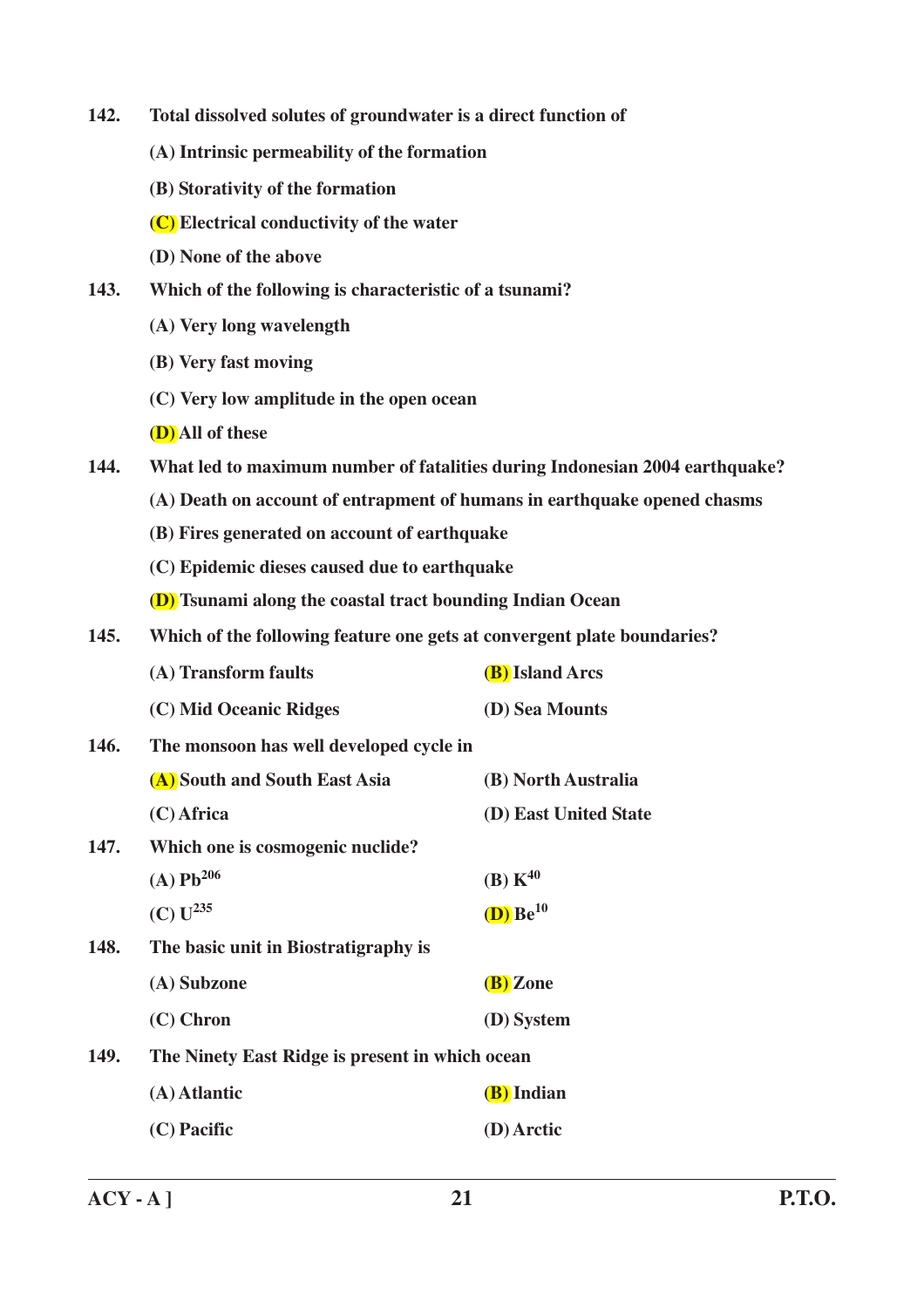| 150. | Large garnet occur in a schist made up of matrix of fine grained biotite, muscovite and<br>quartz. This texture is known as;                    |                                                                                                                         |
|------|-------------------------------------------------------------------------------------------------------------------------------------------------|-------------------------------------------------------------------------------------------------------------------------|
|      | (A) Granoblastic                                                                                                                                | (B) Poikiloblastic                                                                                                      |
|      | (C) Porphyroblastic                                                                                                                             | (D) Porphyritic                                                                                                         |
| 151. | Foraminifera are good index fossils for the                                                                                                     |                                                                                                                         |
|      | (A) Archaean                                                                                                                                    | (B) Proterozoic                                                                                                         |
|      | (C) Phanerozoic                                                                                                                                 | <b>(D)</b> None of the above                                                                                            |
| 152. | Past seawater temperature can be reconstructed from the                                                                                         |                                                                                                                         |
|      | (A) Oxygen isotopic composition of the calcareous foraminifera                                                                                  |                                                                                                                         |
|      | (B) Carbon isotopic composition of the calcareous foraminifera                                                                                  |                                                                                                                         |
|      | (C) Carbon isotopic composition agglutinated foraminifera                                                                                       |                                                                                                                         |
|      | (D) All of the above                                                                                                                            |                                                                                                                         |
| 153. | on earth are termed as                                                                                                                          | Three major orbitally forced cyclicities $(-100 \text{ kyr}, -40 \text{ kyr}, -22 \text{ kyr})$ in the climatic changes |
|      | (A) Milankovitch cycles                                                                                                                         | (B) Turner cycles                                                                                                       |
|      | (C) Glieesberg cycle                                                                                                                            | (D) Wilson cycle                                                                                                        |
| 154. | Earth's magnetic field has its origin in the                                                                                                    |                                                                                                                         |
|      | (A) Movement inside the Earth's core                                                                                                            | (B) Earth's rotation                                                                                                    |
|      | (C) Solar storms                                                                                                                                | (D) Plate motion                                                                                                        |
| 155. | A 'pan-cake'- shaped oblate strain ellipsoid is characteristic of:                                                                              |                                                                                                                         |
|      | (A) flattening deformation                                                                                                                      | (B) plane-strain deformation                                                                                            |
|      | (C) constrictional deformation                                                                                                                  | (D) None of the above                                                                                                   |
| 156. | Competence contrast between layers is an essential condition for formation of:                                                                  |                                                                                                                         |
|      | (A) passive folds                                                                                                                               | (B) bending folds                                                                                                       |
|      | (C) shear folds                                                                                                                                 | <b>(D)</b> buckling folds                                                                                               |
| 157. | If, in a folded layered sequence, thinner layers show smaller folds and thicker layers<br>show larger folds, the fold structure will be called: |                                                                                                                         |
|      | (A) disharmonic fold                                                                                                                            | (B) arrowhead fold                                                                                                      |
|      | (C) polyclinal fold                                                                                                                             | (D) fan fold                                                                                                            |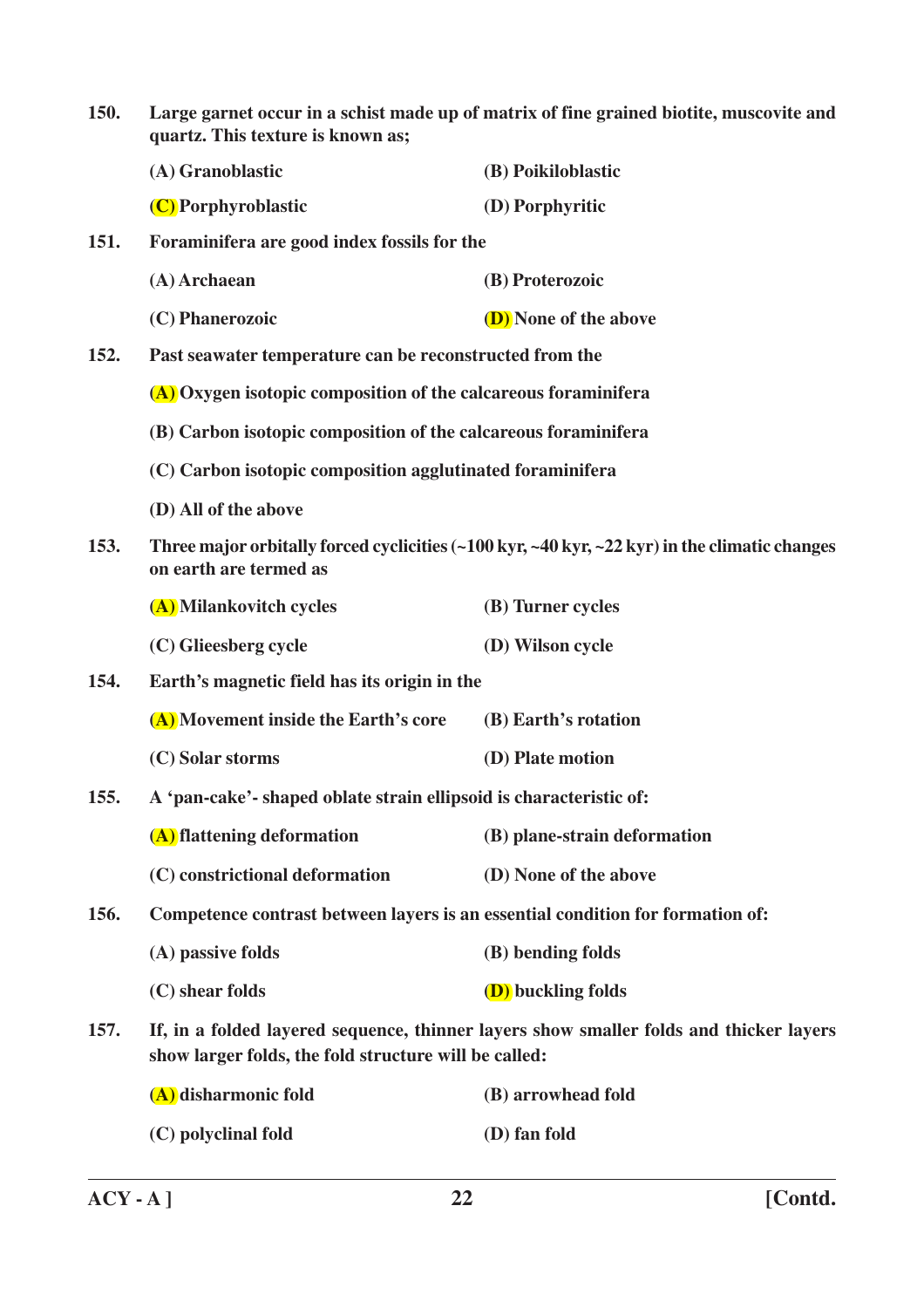| 'Klippe' and 'Tectonic Window' are terms related to:<br>158. |                                                                                     |                                                                                     |
|--------------------------------------------------------------|-------------------------------------------------------------------------------------|-------------------------------------------------------------------------------------|
|                                                              | (A) normal faults                                                                   | (B) overthrust sheets                                                               |
|                                                              | (C) diapiric intrusions                                                             | (D) transform faults                                                                |
| <b>159.</b>                                                  | Glossopteris is a plant fossil known from the rocks of                              |                                                                                     |
|                                                              | (A) Upper Gondwana                                                                  | (B) Middle Gondwana                                                                 |
|                                                              | (C) Lower Gondwana                                                                  | (D) Rajmahal Intertrappean Beds                                                     |
| <b>160.</b>                                                  | specific fossil taxa is known as                                                    | Body of strata corresponding to the overlapping stratigraphic ranges of two or more |
|                                                              | (A) Taxon range biozone                                                             | (B) Lineage biozone                                                                 |
|                                                              | (C) Assemblage biozone                                                              | <b>(D)</b> Concurrent range biozone                                                 |
| <b>161.</b>                                                  | Angiosperms appear first in the fossil record                                       |                                                                                     |
|                                                              | (A) Late Cretaceous                                                                 | (B) Middle Cretaceous                                                               |
|                                                              | (C) Early Cretaceous                                                                | (D) Late Jurassic                                                                   |
| 162.                                                         | Hydraulic conductivity is inversely proportional to:                                |                                                                                     |
|                                                              | (A) Flow rate                                                                       | (B) Darcy velocity                                                                  |
|                                                              | (C) Linear velocity                                                                 | <b>(D)</b> Hydraulic gradient                                                       |
| 163.                                                         | Under equilibrium groundwater flow condition the water table head:                  |                                                                                     |
|                                                              | (A) Changes with time                                                               | <b>(B)</b> Does not change with time                                                |
|                                                              | (C) Remains above confining layer                                                   | (D) None of the above                                                               |
| <b>164.</b>                                                  | An influent stream has                                                              |                                                                                     |
|                                                              | $(A)$ Water in the stream at higher elevation than water table elevation            |                                                                                     |
|                                                              | (B) Water in the stream at lower elevation than water table elevation               |                                                                                     |
|                                                              | (C) Water in the stream at equal elevation to the water table elevation             |                                                                                     |
|                                                              | (D) No water flows on either side                                                   |                                                                                     |
| 165.                                                         | The deposition of suspended and dissolved material in a soil profile is referred as |                                                                                     |
|                                                              | (A) Eluviation                                                                      | <b>(B)</b> Illuviation                                                              |
|                                                              | $(C)$ Leaching                                                                      | (D) Enrichment                                                                      |
| 166.                                                         | Longitudinal bars in a braided stream are formed because of                         |                                                                                     |
|                                                              | (A) Capacity failure                                                                |                                                                                     |
|                                                              | (B) Competency failure                                                              |                                                                                     |
|                                                              | (C) Both capacity and competency failure                                            |                                                                                     |
|                                                              | (D) high gradient flow in the river                                                 |                                                                                     |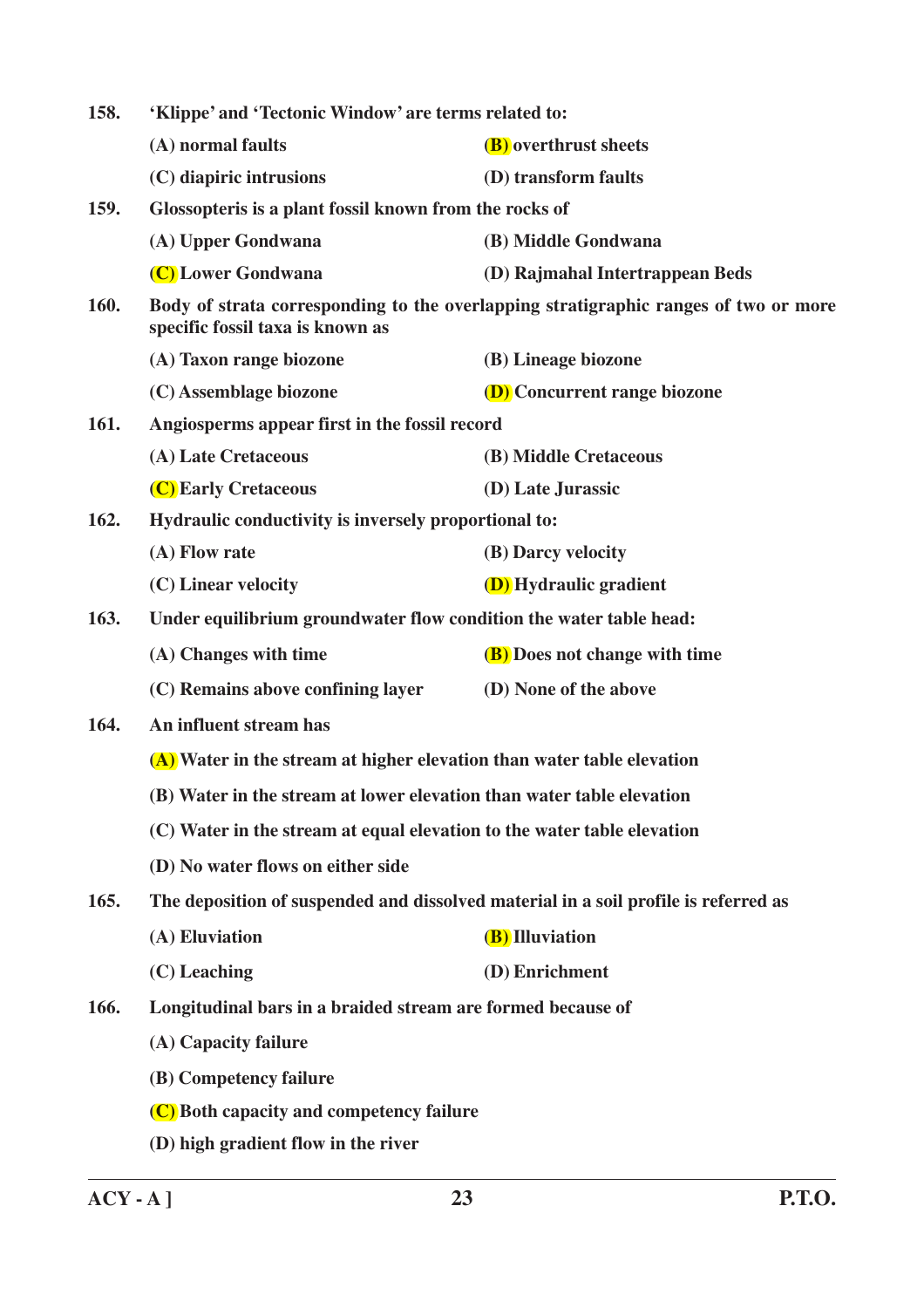| 167. If rate of relative sea level fall exceeds rate of subsidence on a shoreline it will result in |
|-----------------------------------------------------------------------------------------------------|
|-----------------------------------------------------------------------------------------------------|

| (A) wide shelf area | <b>(B)</b> narrow shelf area |
|---------------------|------------------------------|
|                     |                              |

**(C) high gradient shelf (D) low gradient shelf**

**168. In the present day ocean carbonate compensation depth (CCD) is observed at depths between**

| $(A)$ 3.5 and 5.5 km | $(B)$ 0.5 - 1.5km |
|----------------------|-------------------|
| $(C)$ 2.5 – 3.5 km   | $(D)$ 2 - 4 km    |

- **169. Bar finger sands in a delta are**
	- **(A) poorly sorted sands found in delta plain**
	- **(B) well-sorted cross-stratified sands found in delta front**
	- **(C) massive sand associated with delta lobe**
	- **(D) well-sorted sand found in prodelta**
- **170. Prolonged weathering of silicate minerals in a humid climate is likely to have following clay mineral assemblages.**

| (A) Vermiculite and Smectite | (B) Chlorite and Illite |
|------------------------------|-------------------------|
|                              |                         |

- **(C) Kaolinite and Gibbsite (D) Palygorskite and Sepiolite**
- **171. The oldest continental deposition of the NW Himalayan Foreland Basin is related to —.**

| (A) Siwalik Group | (B) Kasauli Formation |
|-------------------|-----------------------|
|                   |                       |

- **(C) Dagshai Formation (D) Subathu Formation**
- **172. Occurrence of ferroan calcite cement in a carbonate rock is indicator of**

| (A) sea floor diagenesis | (B) Vadose diagenesis |
|--------------------------|-----------------------|
|--------------------------|-----------------------|

- **(C) Phreatic diagenesis (D) Deep-burial diagenesis**
- **173. Amongst following sedimentary structures, which one should be relied upon as the best paleocurrent indicator?**

| (A) Parting Lineation | (B) Cross-stratification |
|-----------------------|--------------------------|
| $\sim$                |                          |

- **(C) Asymmetric ripple (D) Flute mark**
- **174. We find oldest record of Gondwana sedimentation from rocks of**
	- **(A) early carboniferous age (B) early Permian age**
		- **(C) early Triassic age (D) late Carboniferous age**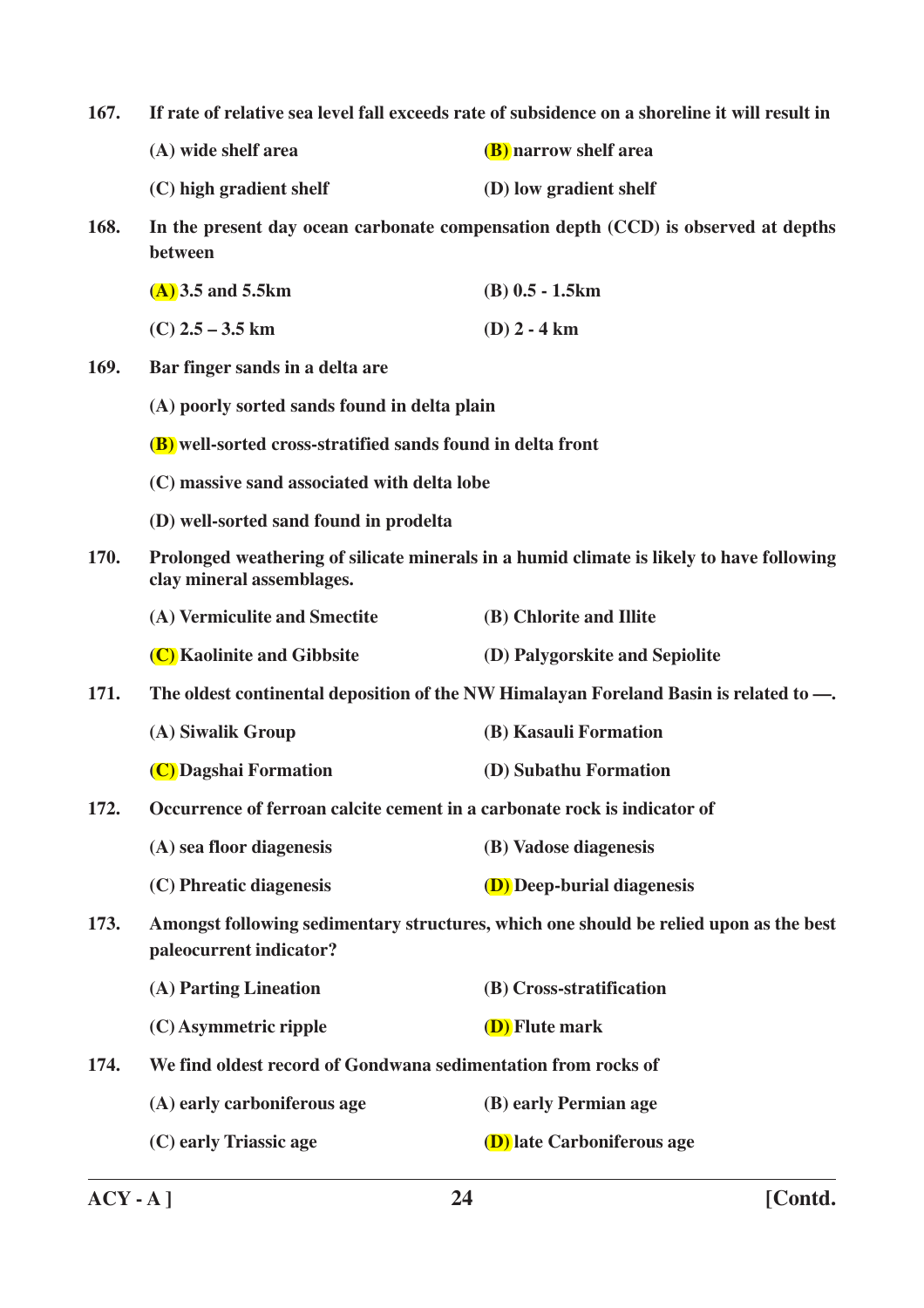- **175. An overturned cross-stratification is formed by**
	- **(A) overturning of cross-stratification by tectonic force**
	- **(B) liquefaction of cross-stratified bed**
	- **(C) by overburden pressure**

**(D) operation of a current with strong shear above a liquefied cross-stratified bed**

- **176. Geochronological dating of a zircon grain from a sandstone give idea on**
	- **(A) depositional process involved**
	- **(B) depositional environment**
	- **(C) age of provenance and maximum depositional age for the sandstone**
	- **(D) age of provenance**
- **177. A sedimentary rock included fossils of two species that are known to have lived between 480-430 and 450-250 million years ago. What could be the age of the rock?**

| $(A)$ 445 million years | (B) 480 million years |
|-------------------------|-----------------------|
| $(C)$ 250 million years | (D) 410 million years |

- **178. Which of the following geological features is INCORRECTLY matched?**
	- **(A) Mariana Trench- Atlantic Ocean (B) Ninety East Ridge-Indian Ocean**
	- **(C) Bermuda Rise-Atlantic Ocean (D) Carlsberg Ridge-Indian Ocean**
- **179. Compared to clay, fine grained sandstone has**
	- **(A) higher porosity and lower permeability**
	- **(B) higher porosity and higher permeability**
	- **(C) lower porosity and lower permeability**
	- **(D) lower porosity and higher permeability**
- **180. In arkosic sandstones, we get enrichment of**
	- **(A) K (B) Ca**
	- **(C) Na (D) Mg**
- **181. The relationship with which magnetic Inclination (***I***) varies with latitude (Ø) of the Earth is**

**(A)**  $\tan(I) = 2 \tan(\emptyset)$  **(B)**  $\tan(I) = \tan 2(\emptyset)$ **(C)**  $\tan(I) = \tan(\emptyset)$  **(D)**  $I = \tan(\emptyset)$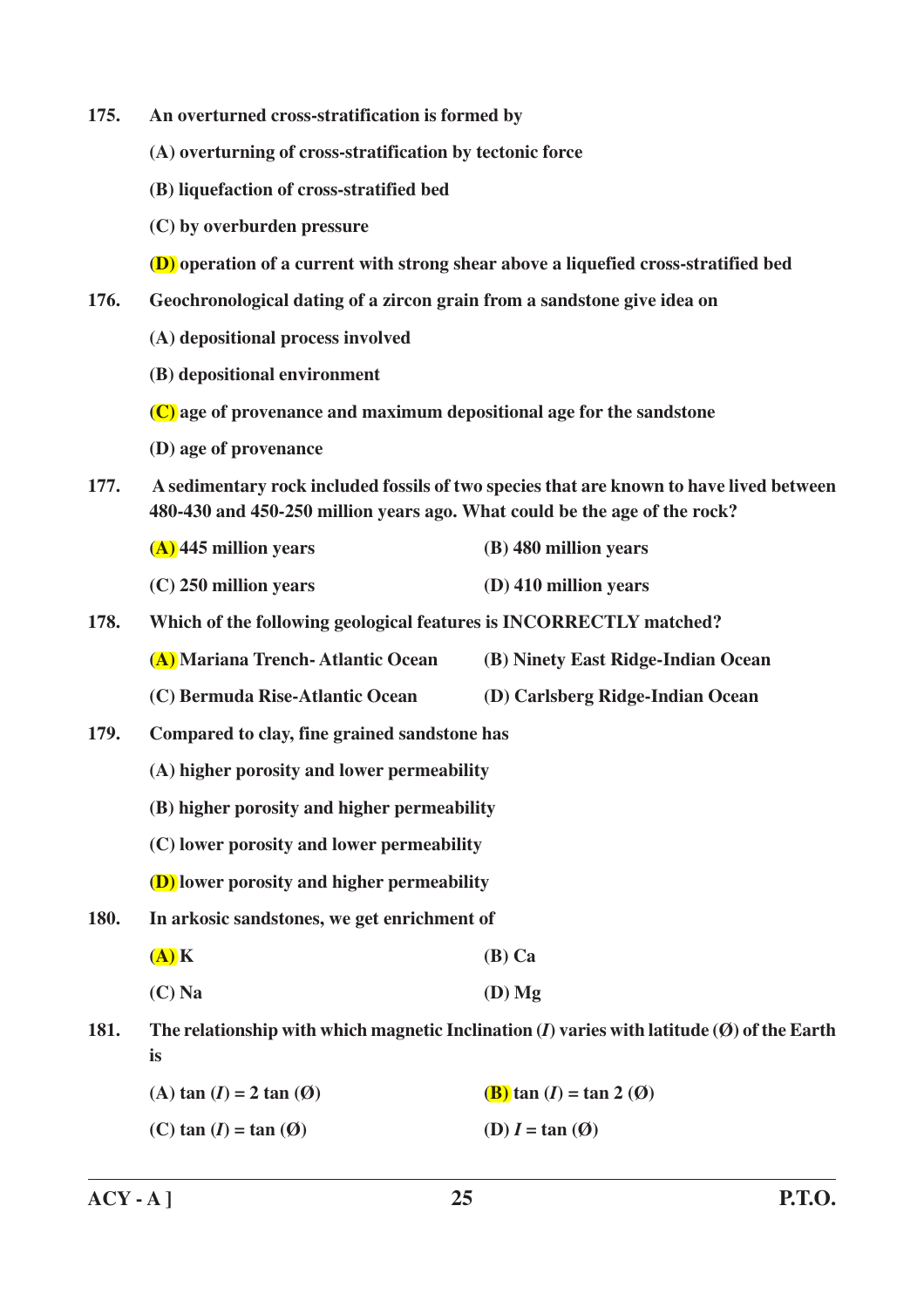| 182. | A polar wandering curve:                                                                                     |                                                                                       |  |
|------|--------------------------------------------------------------------------------------------------------------|---------------------------------------------------------------------------------------|--|
|      | (A) shows that the magnetic poles wandered relative to fixed continents                                      |                                                                                       |  |
|      | (B) shows that the rotational poles wandered to fixed continents                                             |                                                                                       |  |
|      |                                                                                                              | (C) shows that the continents wandered relative to generally-fixed pole positions     |  |
|      | (D) is a graph of the Mercalli Index                                                                         |                                                                                       |  |
| 183. | Which of the following metamorphic facies is characterised by maximum temperatures<br>and minimum pressures? |                                                                                       |  |
|      | (A) Blueschist facies                                                                                        | (B) Greenschist facies                                                                |  |
|      | (C) Sanidinite facies                                                                                        | (D) Hornblende facies                                                                 |  |
| 184. |                                                                                                              | Which of the following geological formations contains diamondiferous conglomerates?   |  |
|      | (A) Vindhayan Super Group                                                                                    | (B) Siwalik Super Group                                                               |  |
|      | (C) Vaikrita Group                                                                                           | (D) Karewa Formation                                                                  |  |
| 185. | Which of the following is a depositional glacial landscape?                                                  |                                                                                       |  |
|      | (A) Kames                                                                                                    | (B) Fjord                                                                             |  |
|      | $(C)$ Cirque                                                                                                 | (D) Arête                                                                             |  |
| 186. | From youngest to oldest, the correct sequences of epochs of Tertiary period is                               |                                                                                       |  |
|      | (A) Paleocene, Oligocene, Eocene, Miocene                                                                    |                                                                                       |  |
|      | (B) Eocene, Miocene, Paleocene, Oligocene                                                                    |                                                                                       |  |
|      | (C) Paleocene, Eocene, Oligocene, Miocene                                                                    |                                                                                       |  |
|      | (D) Miocene, Paleocene, Oligocene, Eocene                                                                    |                                                                                       |  |
| 187. | What is a drumlin?                                                                                           |                                                                                       |  |
|      | (A) A block of bedrock not quarried away by the bottom of a glacier.                                         |                                                                                       |  |
|      | (B) A sinuous ridge of water-deposited glacial debris.                                                       |                                                                                       |  |
|      |                                                                                                              | (C) A small depression formed from the melting of a block of ice buried beneath till. |  |
|      | (D) A streamlined hill constructed of glacial till.                                                          |                                                                                       |  |
| 188. | from other parts of the soil, precipitates to form new minerals.                                             | soil horizon is the zone of accumulation, where dissolved matter, leached             |  |
|      | $(A)$ A-horizon                                                                                              | (B) B-horizon                                                                         |  |
|      | $(C)$ C-horizon                                                                                              | (D) O-horizon                                                                         |  |
| 189. | In which environment will you find maximum soil thickness?                                                   |                                                                                       |  |
|      | (A) Periglacial                                                                                              |                                                                                       |  |
|      | (B) Humid Mid-Latitude                                                                                       |                                                                                       |  |
|      | (C) Humid tropical                                                                                           |                                                                                       |  |
|      | (D) Tropical wet-dry                                                                                         |                                                                                       |  |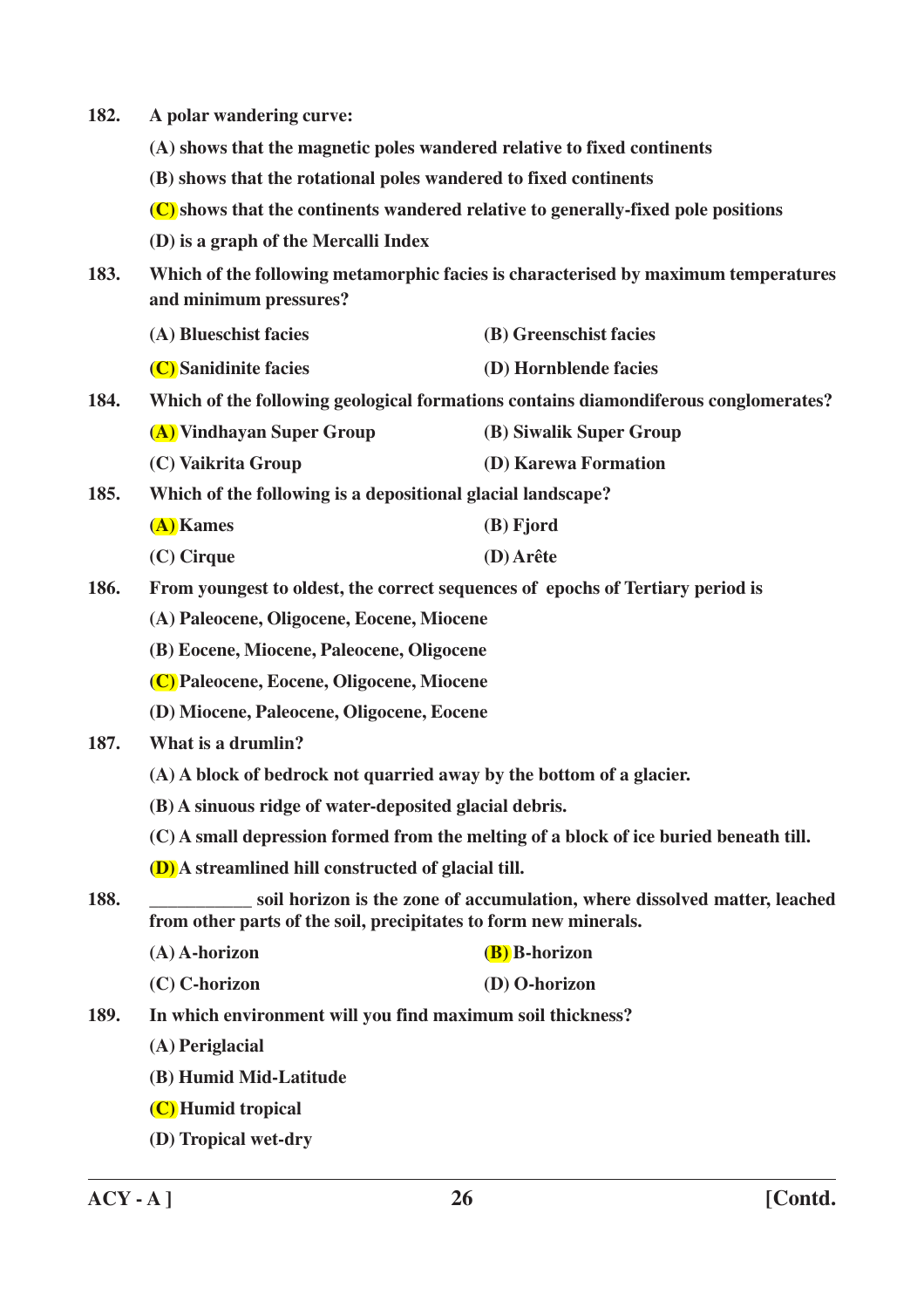| <b>190.</b> |                                                                   |                         |                                                                                                        |
|-------------|-------------------------------------------------------------------|-------------------------|--------------------------------------------------------------------------------------------------------|
|             | (A) lateral migration is more rapid than vertical incision        |                         |                                                                                                        |
|             | <b>(B)</b> vertical incision is more rapid than lateral migration |                         |                                                                                                        |
|             | (C) there is only lateral migration                               |                         |                                                                                                        |
|             | (D) None of the above                                             |                         |                                                                                                        |
| 191.        | component of laterite soils.                                      |                         | Weathering of iron-rich minerals often forms __________, which is a common                             |
|             | (A) Gibbsite                                                      |                         | (B) Tetrahedrite                                                                                       |
|             | (C) Limonite                                                      |                         | (D) Goethite                                                                                           |
| 192.        | Which of the following is not a sulfide ore mineral?              |                         |                                                                                                        |
|             | (A) Molybdenite                                                   |                         | (B) Bornite                                                                                            |
|             | (C) Cuprite                                                       |                         | (D) Marcasite                                                                                          |
| <b>193.</b> |                                                                   |                         | An ore deposit that has formed later than the host rocks is referred as ___________.                   |
|             | (A) Syngenetic                                                    |                         | (B) Diagenetic                                                                                         |
|             | (C) Epigenetic                                                    |                         | (D) None of the above                                                                                  |
| 194.        |                                                                   |                         | The Zawar deposit in Udaipur district is an important source of _________ in India.                    |
|             | $(A)$ Copper                                                      |                         | $(B)$ Lead – Zinc                                                                                      |
|             | $(C)$ Tin – Tungsten                                              |                         | (D) Gold - Silver                                                                                      |
| 195.        |                                                                   |                         | A greisen deposit exposes the _____________ part of a granitic body.                                   |
|             | $(A)$ Lower                                                       |                         | (B) Uppermost                                                                                          |
|             | (C) Middle                                                        |                         | (D) Basal                                                                                              |
| 196.        | Select the correct pairing of the following:                      |                         |                                                                                                        |
|             | 1. Scheelite                                                      | (A) ZnS                 |                                                                                                        |
|             | 2. Pyrite                                                         | $(B)$ FeS <sub>2</sub>  |                                                                                                        |
|             | 3. Galena                                                         | $(C)$ CaWO <sub>4</sub> |                                                                                                        |
|             | 4. Sphalerite                                                     | $(D)$ PbS               |                                                                                                        |
|             |                                                                   |                         | (A) $(1 - B)$ ; $(2 - A)$ ; $(3 - C)$ ; $(4 - D)$<br>(B) $(1 - C)$ ; $(2 - B)$ ; $(3 - D)$ ; $(4 - A)$ |
|             |                                                                   |                         | (C) $(1 - C)$ ; $(2 - B)$ ; $(3 - A)$ ; $(4 - D)$<br>(D) $(1 - B)$ ; $(2 - A)$ ; $(3 - D)$ ; $(4 - A)$ |
| 197.        |                                                                   |                         | The Kolar region in Dharwar craton hosts a number of ___________ gold deposits.                        |
|             | (A) Porphyry                                                      |                         | (B) Vein-type                                                                                          |
|             | $(C)$ Placer-type                                                 |                         | (D) None of the above                                                                                  |
|             |                                                                   |                         |                                                                                                        |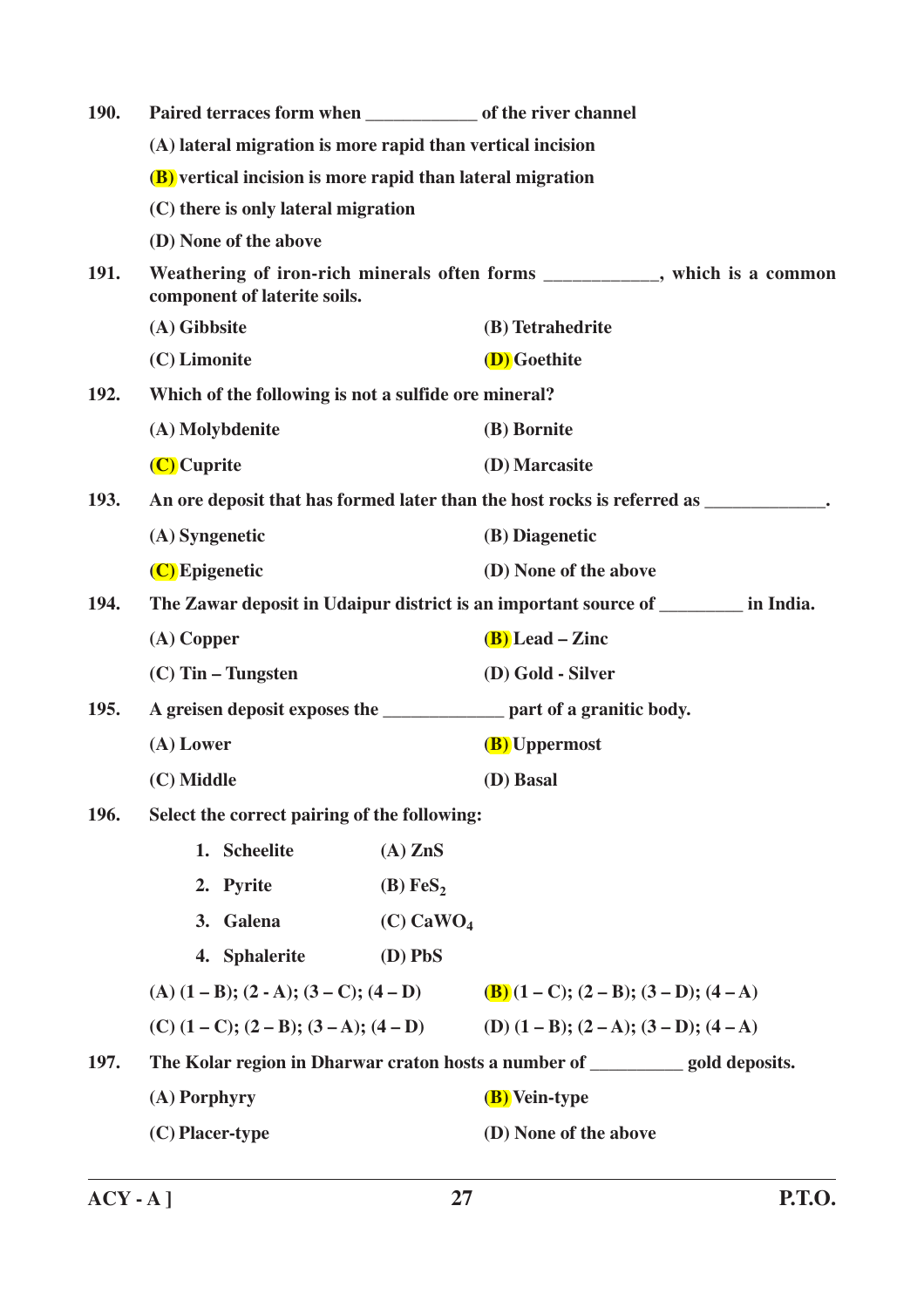| 198.                                                                                                                                                       | Which of the following is an ore mineral of tungsten?                                                                                                                            |                                                                                     |  |
|------------------------------------------------------------------------------------------------------------------------------------------------------------|----------------------------------------------------------------------------------------------------------------------------------------------------------------------------------|-------------------------------------------------------------------------------------|--|
|                                                                                                                                                            | (A) Cassiterite                                                                                                                                                                  | (B) Rutile                                                                          |  |
|                                                                                                                                                            | (C) Scheelite                                                                                                                                                                    | (D) Molybdenite                                                                     |  |
| 199.                                                                                                                                                       | deposits are generally associated with ultramafic rocks.                                                                                                                         |                                                                                     |  |
|                                                                                                                                                            | $(A)$ Gold                                                                                                                                                                       | (B) Chromite                                                                        |  |
|                                                                                                                                                            | (C) Lithium                                                                                                                                                                      | $(D)$ Zinc                                                                          |  |
| 200.                                                                                                                                                       | Bauxite deposits are generally the result of the process called ___________.                                                                                                     |                                                                                     |  |
|                                                                                                                                                            | (A) Residual magmatic injection                                                                                                                                                  | <b>(B)</b> Residual concentration                                                   |  |
|                                                                                                                                                            | (C) Early magmatic segregation                                                                                                                                                   | (D) Hydrothermal segregation                                                        |  |
| 201.                                                                                                                                                       | is the largest producer of mica in world.                                                                                                                                        |                                                                                     |  |
|                                                                                                                                                            | $(A)$ India                                                                                                                                                                      | (B) Sri Lanka                                                                       |  |
|                                                                                                                                                            | (C) Australia                                                                                                                                                                    | (D) New Zealand                                                                     |  |
| 202.                                                                                                                                                       | is the most important period of coal formation in India.                                                                                                                         |                                                                                     |  |
|                                                                                                                                                            | (A) Cambrian                                                                                                                                                                     |                                                                                     |  |
|                                                                                                                                                            | <b>(B)</b> Permian                                                                                                                                                               |                                                                                     |  |
|                                                                                                                                                            | (C) Jurassic                                                                                                                                                                     |                                                                                     |  |
|                                                                                                                                                            | (D) Pliocene                                                                                                                                                                     |                                                                                     |  |
| Ore deposits formed at shallow depths in the temperature range of 50 to $200^{\circ}$ C may be<br>203.<br>$referred as \_\_\_\_\_\_\_\_\_\_\_\_\_\_\_\_\_$ |                                                                                                                                                                                  |                                                                                     |  |
|                                                                                                                                                            | (A) Hypothermal                                                                                                                                                                  | (B) Mesothermal                                                                     |  |
|                                                                                                                                                            | (C) Xenothermal                                                                                                                                                                  | <b>(D)</b> Epithermal                                                               |  |
| 204.                                                                                                                                                       |                                                                                                                                                                                  | The terms 'SEDEX' and 'MVT' generally refer to ore deposits of ___________.         |  |
|                                                                                                                                                            | (A) Magnetite and hematite                                                                                                                                                       | <b>(B)</b> Lead and zinc                                                            |  |
|                                                                                                                                                            | (C) Gold and silver                                                                                                                                                              | (D) PGE and REE                                                                     |  |
| 205.                                                                                                                                                       | The point vertically beneath the camera center at the time of exposure where a plumb<br>line extended from the camera lens to the ground intersects the photo image is called as |                                                                                     |  |
|                                                                                                                                                            | (A) Principal point                                                                                                                                                              | (B) Isocenter                                                                       |  |
|                                                                                                                                                            | (C) Nadir                                                                                                                                                                        | (D) Reference point                                                                 |  |
| 206.                                                                                                                                                       |                                                                                                                                                                                  | The frequency of repetitive coverage in photogeology and remote sensing is known as |  |
|                                                                                                                                                            | (A) Spatial resolution                                                                                                                                                           | (B) Spectral resolution                                                             |  |
|                                                                                                                                                            | (C) Radiometric resolution                                                                                                                                                       | <b>(D)</b> Temporal resolution                                                      |  |
|                                                                                                                                                            |                                                                                                                                                                                  |                                                                                     |  |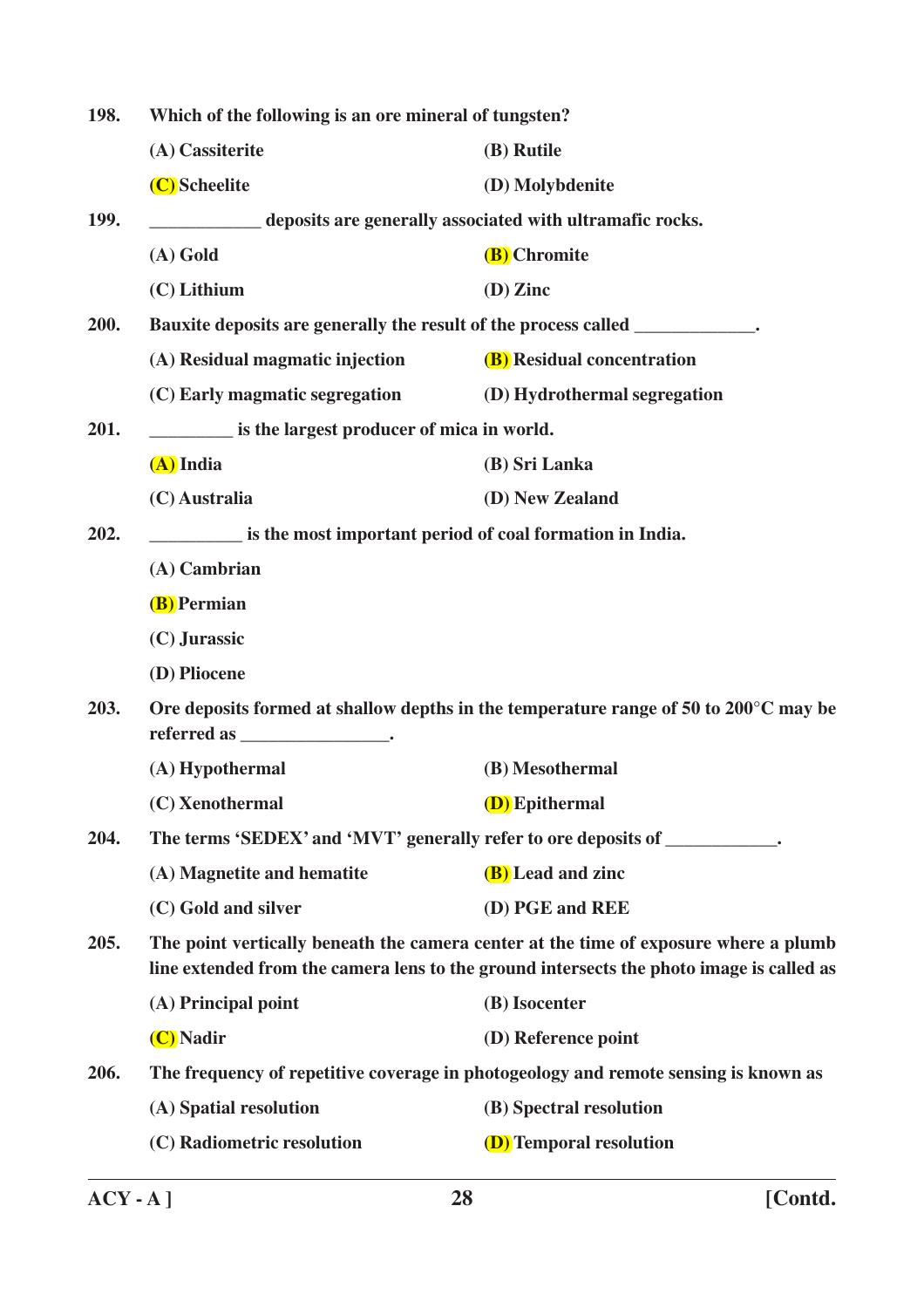| 207. | Which of the following is not a coastal landform                                  |                                                                                          |
|------|-----------------------------------------------------------------------------------|------------------------------------------------------------------------------------------|
|      | (A) Barrier island                                                                | (B) Spits                                                                                |
|      | (C) Tombolos                                                                      | (D) Doline                                                                               |
| 208. | is called as                                                                      | Decay of rocks by biological, chemical and mechanical agents with little or no transport |
|      | (A) Exhumation                                                                    | (B) Erosion                                                                              |
|      | (C) Weathering                                                                    | (D) Denudation                                                                           |
| 209. |                                                                                   | A river developing on land surface before development of any structure is termed as      |
|      | (A) Superimposed river                                                            | (B) Antecedent river                                                                     |
|      | (C) Captured river                                                                | (D) Diverted river                                                                       |
| 210. | Which of the following rock has such high porosity that it often floats in water? |                                                                                          |
|      | (A) Pumice                                                                        | (B) Obsidian                                                                             |
|      | (C) Andesite                                                                      | (D) Rhyolite                                                                             |
| 211. | to a plain is known as                                                            | A cone shaped body that forms where a stream flowing out of mountains debouches on       |
|      | (A) Mound                                                                         | (B) Playa                                                                                |
|      | (C) Alluvial fan                                                                  | (D) Terrace                                                                              |
| 212. | The record of an earthquake is known as                                           |                                                                                          |
|      | (A) Seismograph                                                                   | (B) Seismometer                                                                          |
|      | (C) Seismogram                                                                    | (D) Diffractogram                                                                        |
| 213. | Isohyets are the points joining the points of equal :                             |                                                                                          |
|      | (A) Rainfall                                                                      | (B) Pressure                                                                             |
|      | (C) Temperature                                                                   | (D) Salinity                                                                             |
| 214. | We get ophiolites in                                                              |                                                                                          |
|      | (A) Subduction zone                                                               | <b>(B)</b> Suture zone                                                                   |
|      | (C) Spreading centre                                                              | (D) None of the above                                                                    |
| 215. | Which of the following is not a mineral                                           |                                                                                          |
|      | (A) Hedenbergite                                                                  | (B) Fayalite                                                                             |
|      | (C) Pseudotachylite                                                               | (D) Monazite                                                                             |
| 216. | Which of the following time intervals witnessed huge basaltic volcanism in India  |                                                                                          |
|      | (A) Cretaceous                                                                    | (B) Miocene                                                                              |
|      | (C) Ordovician                                                                    | (D) Cambrian                                                                             |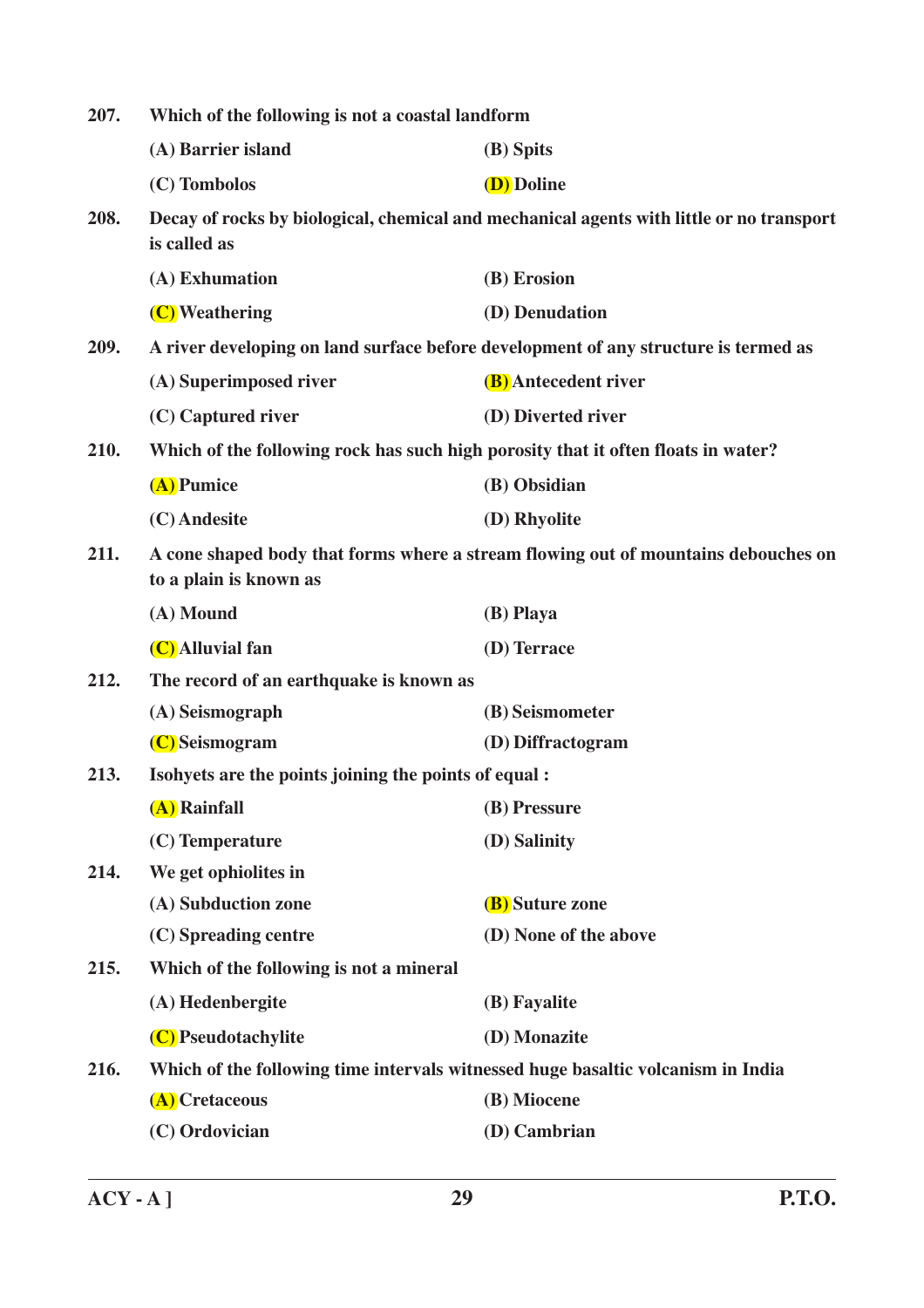| 217. | Which of the following Era boundaries witnessed maximum extinction events |                               |
|------|---------------------------------------------------------------------------|-------------------------------|
|      | (A) Cretaceous / Tertiary Boundary                                        |                               |
|      | <b>(B)</b> Permian / Triassic Boundary                                    |                               |
|      | (C) Precambrian / Cambrian Boundary                                       |                               |
|      | (D) Archean / Proterozoic Boundary                                        |                               |
| 218. | The advent of animals with hard parts / skeleton occurred near            |                               |
|      | (A) Precambrian / Cambrian boundary                                       |                               |
|      | (B) Base of Cretaceous                                                    |                               |
|      | (C) Base of Pliocene                                                      |                               |
|      | (D) Base of Jurassic                                                      |                               |
| 219. | Which of the following time intervals witnessed abundance of Dinosaurs    |                               |
|      | (A) Mesozoic                                                              | (B) Cenozoic                  |
|      | (C) Paleozoic                                                             | (D) Proterozoic               |
| 220. | <b>Banded Iron Formations of India are confined to</b>                    |                               |
|      | (A) Cretaceous                                                            | (B) Miocene                   |
|      | (C) Precambrian                                                           | (D) Ordovivian                |
| 221. | Which of the following will not make a fossil?                            |                               |
|      | (A) Decomposed organic material                                           | (B) Plant impressions (casts) |
|      | (C) Animal footprints                                                     | (D) Loose animal bones        |
| 222. | Modern Man "Homo sapiens" evolved within                                  |                               |
|      | (A) Pliocene                                                              | (B) Miocene                   |
|      | (C) Pleistocene                                                           | (D) Oligocene                 |
| 223. | Which of the following fossils helped in reconstruction of "Gondwanaland" |                               |
|      | (A) Glossopteris                                                          | (B) Homo erectus              |
|      | (C) Brachiopods                                                           | (D) Phacops                   |
| 224. | <b>Dravite is</b>                                                         |                               |
|      | (A) Non-quad pyroxene                                                     | (B) Chrome diopside           |
|      | $(C)$ A clay mineral                                                      | <b>(D)</b> Tourmaline         |
| 225. | Last Glacial Maximum (LGM) occurred around                                |                               |
|      | (A) 1 million years ago                                                   | $(B)$ 20,000 years ago        |
|      | $(C)$ 2 million years ago                                                 | $(D)$ 1600 years ago          |
|      |                                                                           |                               |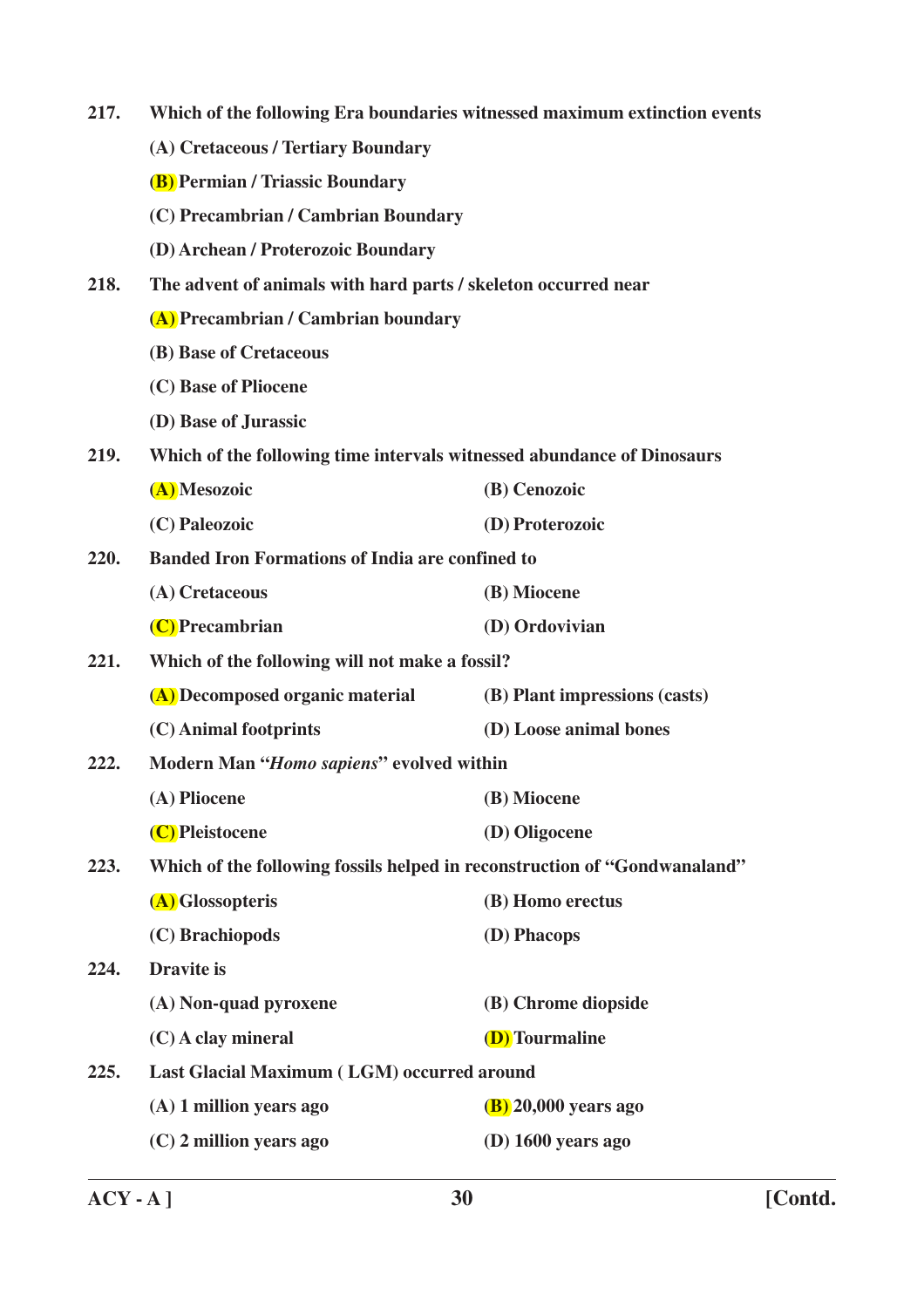**226. Which of the following channel pattern is a representative of very low energy system (A) Meandering (B) Braided (C) Anastomosing (D) Straight 227. Retreat of glacial snout is marked by which of the following landform (A) End moraine (B) Lateral moraine (C) Drumlin (D) Medial moraine 228. Varve deposits are formed in (A) Glacial environment (B) Aeolian environment (C) Coastal environment (D) Fluvial environment 229. Remote sensing data is received through (A) Electric waves (B) Sound waves (C) Electromagnetic waves (D) Magnetic waves 230. Coarse gravel size thin layer over fine-grained material in arid environment is known as (A) Megadunes (B) Lag deposits (C) Monadnocks (D) Yardang 231. In the IR band, water body is marked by which of the following colour. (A) Dark colour (B) White colour (C) Blue colour (D) Water body can't be distinguished in IR band 232. Standard FCC is prepared by combining remote sensing data in which of the following bands (A) blue, green and red (B) green, red and Infrared (C) red, infrared and blue (D) blue, green and infrared 233. The Age of Rajmahal Trap is? (A) 65-66 Ma (B) 133-110 Ma (C) 118-116 Ma (D) 245-248Ma 234. The richest variety of occurrence of fossils flora is reported from (A) Siwalik sediments (B) Inter-trappeans of Rajmahal volcanism (C) Inter trappeans of Deccan volcanism (D) Gondwana sediments**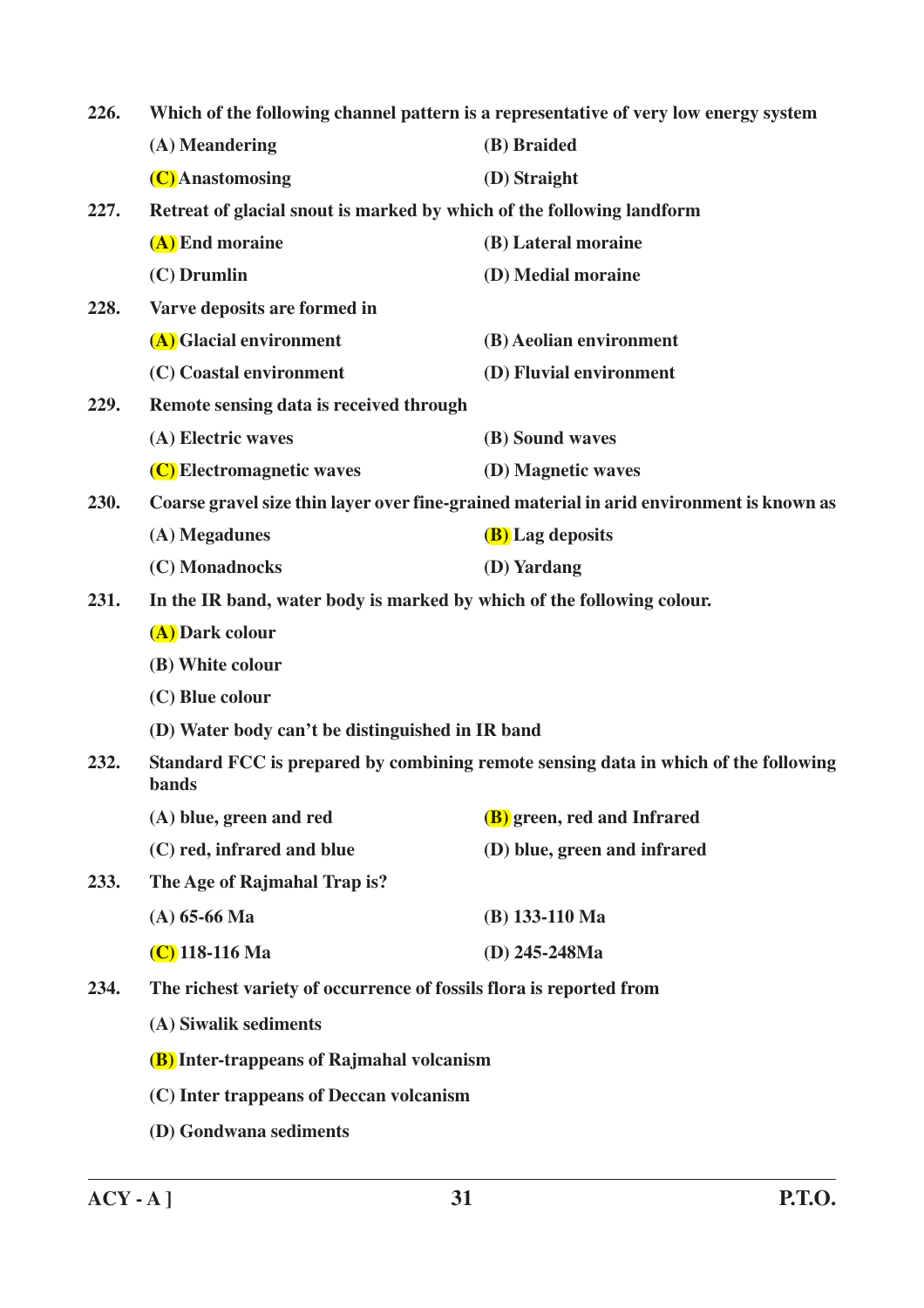- **235. Goldschmidt mineralogical phase rule states that number of phases is equal to number of components. The underlying assumption in this is;**
	- **(A) It is a degenerating system**
	- **(B) It is an adiabatic system**
	- **(C) Degree of freedom is 2**
	- **(D) It is valid only for one component systems**
- **236. To observe 0° declination, one must be positioned:**
	- **(A) away from a magnetic pole** *and* **on a line connecting both the magnetic and rotational poles**
	- **(B) anywhere along the Equator, facing either north or south,** *only*
	- **(C) anywhere along the Equator, facing either east or west,** *only*
	- **(D) at a rotational pole, facing in** *any* **direction**
- **237. Mineralogically Dolerite is equivalent of**
	- **(A) andesite (B) granite (C) gabbro (D) rhyolite**
- **238. An earthquake of magnitude 7 on the Richter scale differs from that of magnitude 4 in terms of total energy released by**
	- **(A) 3 times (B) 30 times**
	- **(C) 1000 times (D) 27000 times**
- **239. Which holds the minerals of sedimentary rocks together**
	- **(A) Van der Wall's force between mineral surfaces**
	- **(B) unbalanced electrical charge**
	- **(C) intergranular cement**
	- **(D) intergranular fluids**
- **240. One would utilize a dip-needle** *specifically* **to measure:**
	- **(A) gravitational force**
	- **(B) magnetic declination**
	- **(C) magnetic inclination**
	- **(D) fault motion**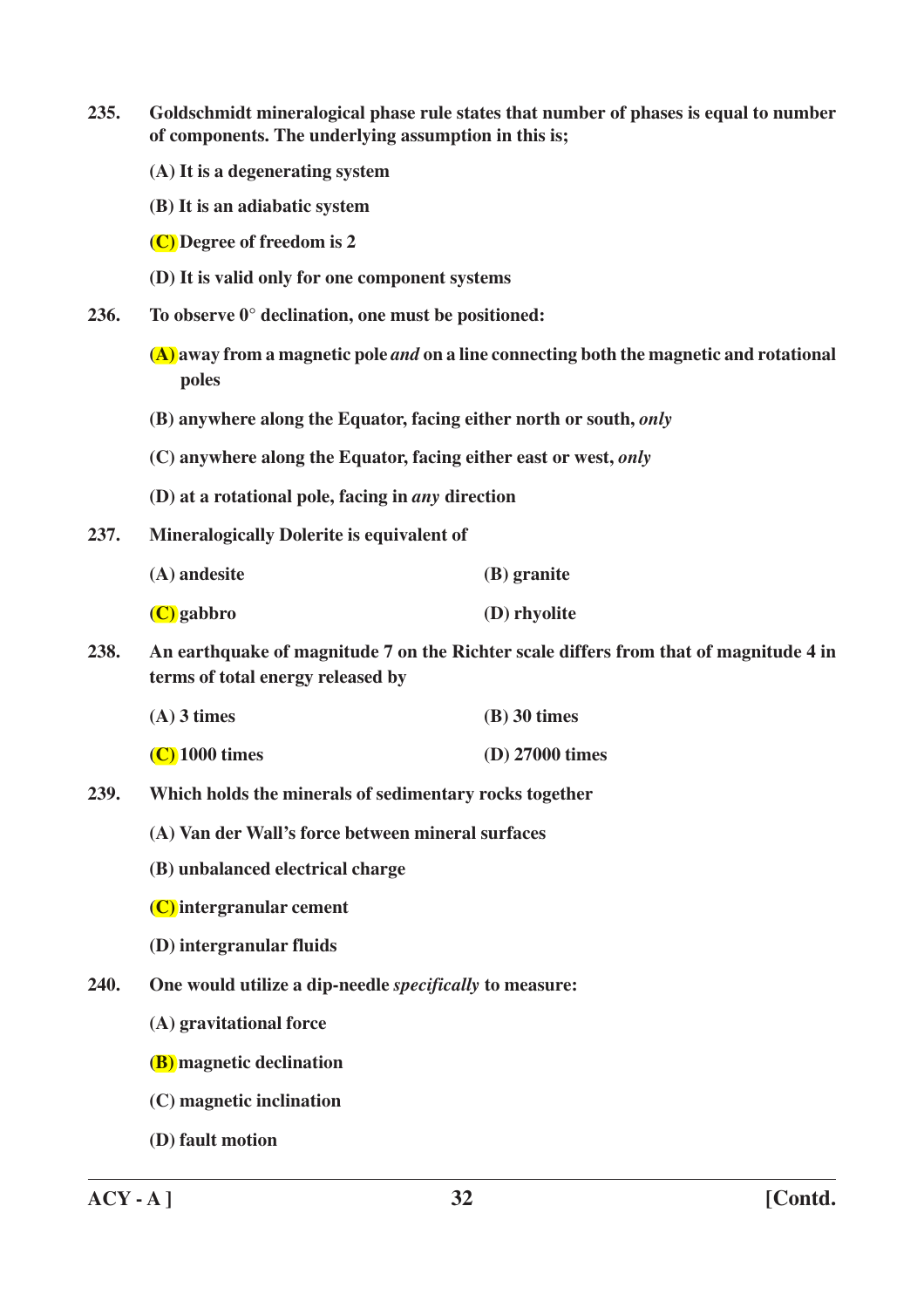| 241. | Bentonite is considered to have formed from                                                                                                                                       |                                                                                       |
|------|-----------------------------------------------------------------------------------------------------------------------------------------------------------------------------------|---------------------------------------------------------------------------------------|
|      | (A) weathering of granites                                                                                                                                                        |                                                                                       |
|      | (B) weathering of gabbros                                                                                                                                                         |                                                                                       |
|      | (C) Chemical weathering of volcanic ash                                                                                                                                           |                                                                                       |
|      | (D) Alteration product of calcareous rocks                                                                                                                                        |                                                                                       |
| 242. | The slow downward movement of soil caused by gravity is known as                                                                                                                  |                                                                                       |
|      | $(A)$ A landslide                                                                                                                                                                 | (B) Physical weathering                                                               |
|      | $(C)$ An avalanche                                                                                                                                                                | <b>(D)</b> Hillside creep                                                             |
| 243. | Aseismic ridges are associated with                                                                                                                                               |                                                                                       |
|      | (A) Subduction                                                                                                                                                                    | (B) Sea floor spreading                                                               |
|      | (C) Hotspot                                                                                                                                                                       | (D) Island arc                                                                        |
| 244. | If the density of saline formation fluid is $1.09 \text{ gm/cm}^3$ , the formation pressure at a depth<br>of 2500m will be                                                        |                                                                                       |
|      | (A) $250 \text{ kg/cm}^2$                                                                                                                                                         | $(B)$ 272.5 kg/cm <sup>2</sup>                                                        |
|      | (C) 252.5 $kg/cm2$                                                                                                                                                                | (D) $2500 \text{ kg/cm}^2$                                                            |
| 245. |                                                                                                                                                                                   | To induce a positive Bouguer anomaly, a rock unit should have the following property: |
|      | (A) transmit only P waves                                                                                                                                                         | <b>(B)</b> be denser than average                                                     |
|      | (C) transmit only L waves                                                                                                                                                         | (D) lie within the seismic shadow zone                                                |
| 246. | A stream demonstrates regular, continuous flow only during the late spring and early<br>summer of the year. Based on this information, a geologist would classify this stream as: |                                                                                       |
|      | (A) perennial                                                                                                                                                                     | (B) dendritic                                                                         |
|      | (C) intermittent                                                                                                                                                                  | (D) ephemeral                                                                         |
| 247. | Point bars are deposited:                                                                                                                                                         |                                                                                       |
|      | (A) on the inside of stream meanders                                                                                                                                              | (B) on the outside of stream meanders                                                 |
|      | (C) at the base of watefalls                                                                                                                                                      | (D) in abrasion potholes                                                              |
| 248. | Which of the following water will have highest density                                                                                                                            |                                                                                       |
|      | (A) Warm water with high salinity                                                                                                                                                 | (B) Cold water with low salinity                                                      |
|      | (C) Warm water with low salinity                                                                                                                                                  | <b>(D)</b> Cold water with high salinity                                              |
| 249. | The sun produces its energy by                                                                                                                                                    |                                                                                       |
|      | (A) oxygen to nitrogen                                                                                                                                                            | (B) hydrogen to helium                                                                |
|      | (C) helium to hydrogen                                                                                                                                                            | (D) oxygen to carbon dioxide                                                          |
|      |                                                                                                                                                                                   |                                                                                       |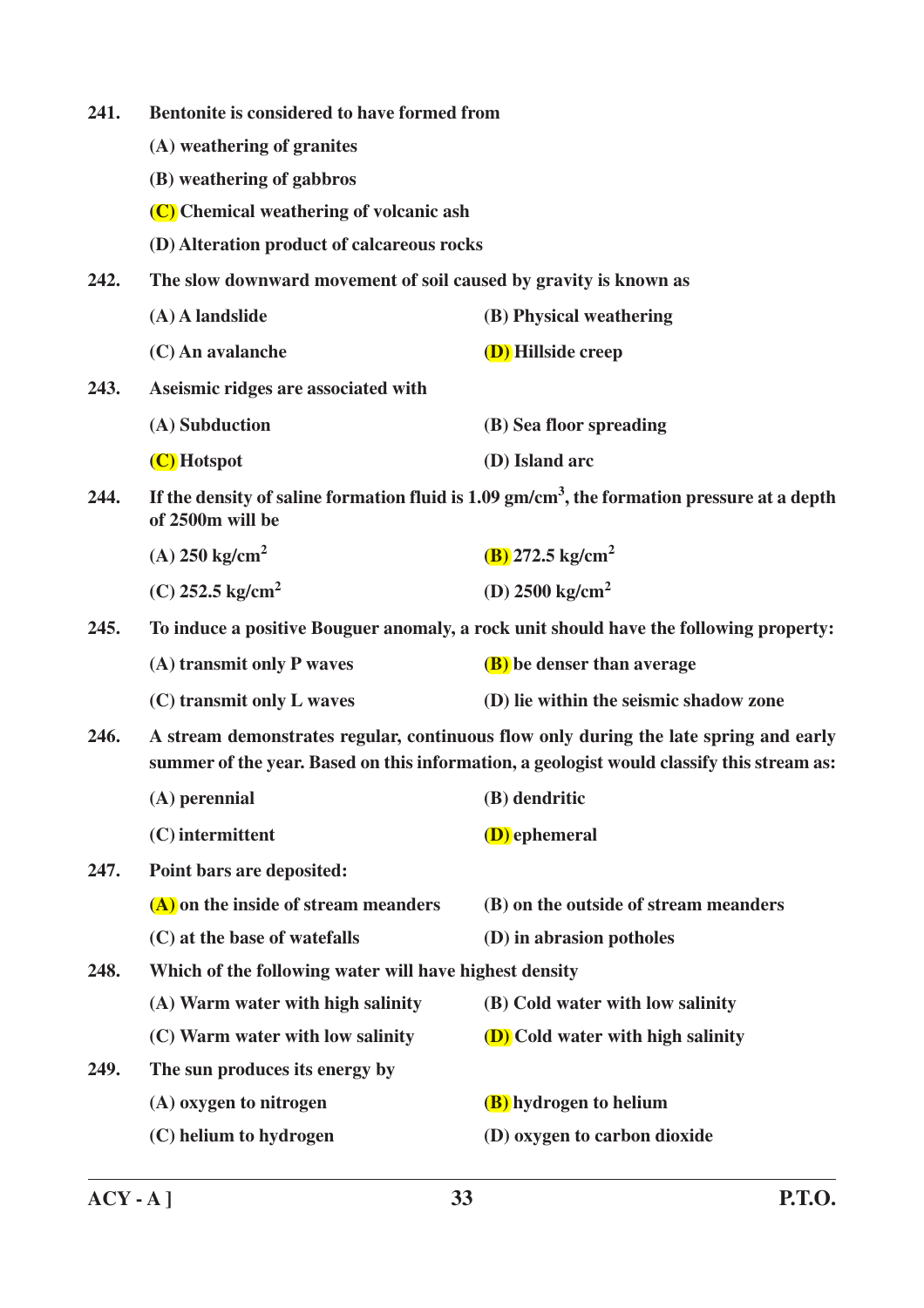| 250.                                                                                                                                                                                                       | Cofferdam system is a method for                         |                                              |  |
|------------------------------------------------------------------------------------------------------------------------------------------------------------------------------------------------------------|----------------------------------------------------------|----------------------------------------------|--|
|                                                                                                                                                                                                            | (A) Soil reclamation using substance barriers            |                                              |  |
|                                                                                                                                                                                                            | (B) Soil extraction and storage for cleaning             |                                              |  |
|                                                                                                                                                                                                            | (C) Soil electrokinetic cleaning                         |                                              |  |
|                                                                                                                                                                                                            | (D) Contaminated soil surface insulation                 |                                              |  |
| 251.<br>A thin knife-like ridge of rock that separates two U-shaped glacial valleys is known as                                                                                                            |                                                          |                                              |  |
|                                                                                                                                                                                                            | $(A)$ Drumlin                                            | (B) Doline                                   |  |
|                                                                                                                                                                                                            | $(C)$ Horn                                               | (D) Arete                                    |  |
| 252.                                                                                                                                                                                                       | Lowest geothermal gradient is observed at                |                                              |  |
|                                                                                                                                                                                                            | (A) Cratonic shields                                     | (B) Mobile belts                             |  |
|                                                                                                                                                                                                            | (C) Subduction Zones                                     | (D) Mid-oceanic ridges                       |  |
| 253.                                                                                                                                                                                                       | Steinmann's trinity refers to                            |                                              |  |
|                                                                                                                                                                                                            | (A) A fossilised oceanic crust                           | (B) Mid-oceanic ridge volcanism              |  |
|                                                                                                                                                                                                            | (C) Subduction volcanism                                 | (D) Sub-alkaline vocanism                    |  |
| 254.                                                                                                                                                                                                       | In Pratt's model of Isostacy                             |                                              |  |
|                                                                                                                                                                                                            | (A) Thickness of crustal blocks are considered uniform   |                                              |  |
|                                                                                                                                                                                                            | (B) Density of crustal blocks are considered uniform     |                                              |  |
|                                                                                                                                                                                                            | (C) Composition of crustal blocks are considered uniform |                                              |  |
|                                                                                                                                                                                                            | (D) None of the above                                    |                                              |  |
| 255.                                                                                                                                                                                                       | In Froud No. $(F) > 1$ we get                            |                                              |  |
|                                                                                                                                                                                                            | (A) Out of phase flow                                    | (B) Rapid flow                               |  |
|                                                                                                                                                                                                            | (C) Sluggish flow                                        | <b>(D)</b> In-phase flow                     |  |
| Water from a certain source is shown to contain 10,000 ppm dissolved solids. This indicates<br>256.<br>that what percentage of the <i>particles</i> in this water are represented by the dissolved solids? |                                                          |                                              |  |
|                                                                                                                                                                                                            | $(A)$ 0.01%                                              | (B) $0.1\%$                                  |  |
|                                                                                                                                                                                                            | $(C)$ 1.0%                                               | (D) $10.0\%$                                 |  |
| Rank these coals in order of quality (lowest to highest):<br>257.                                                                                                                                          |                                                          |                                              |  |
|                                                                                                                                                                                                            | (A) bituminous - lignite - anthracite                    | (B) anthracite - lignite - bituminous        |  |
|                                                                                                                                                                                                            | (C) lignite - anthracite - bituminous                    | <b>(D)</b> lignite - bituminous - anthracite |  |
| 258.                                                                                                                                                                                                       | The value of Poisson's ratio lies between                |                                              |  |
|                                                                                                                                                                                                            | $(A) -1$ and $-2$                                        | $(B) -1/2$ and + 1                           |  |
|                                                                                                                                                                                                            | $(C)$ –1 and +1/2                                        | $(D) - 1$ and $-1/2$                         |  |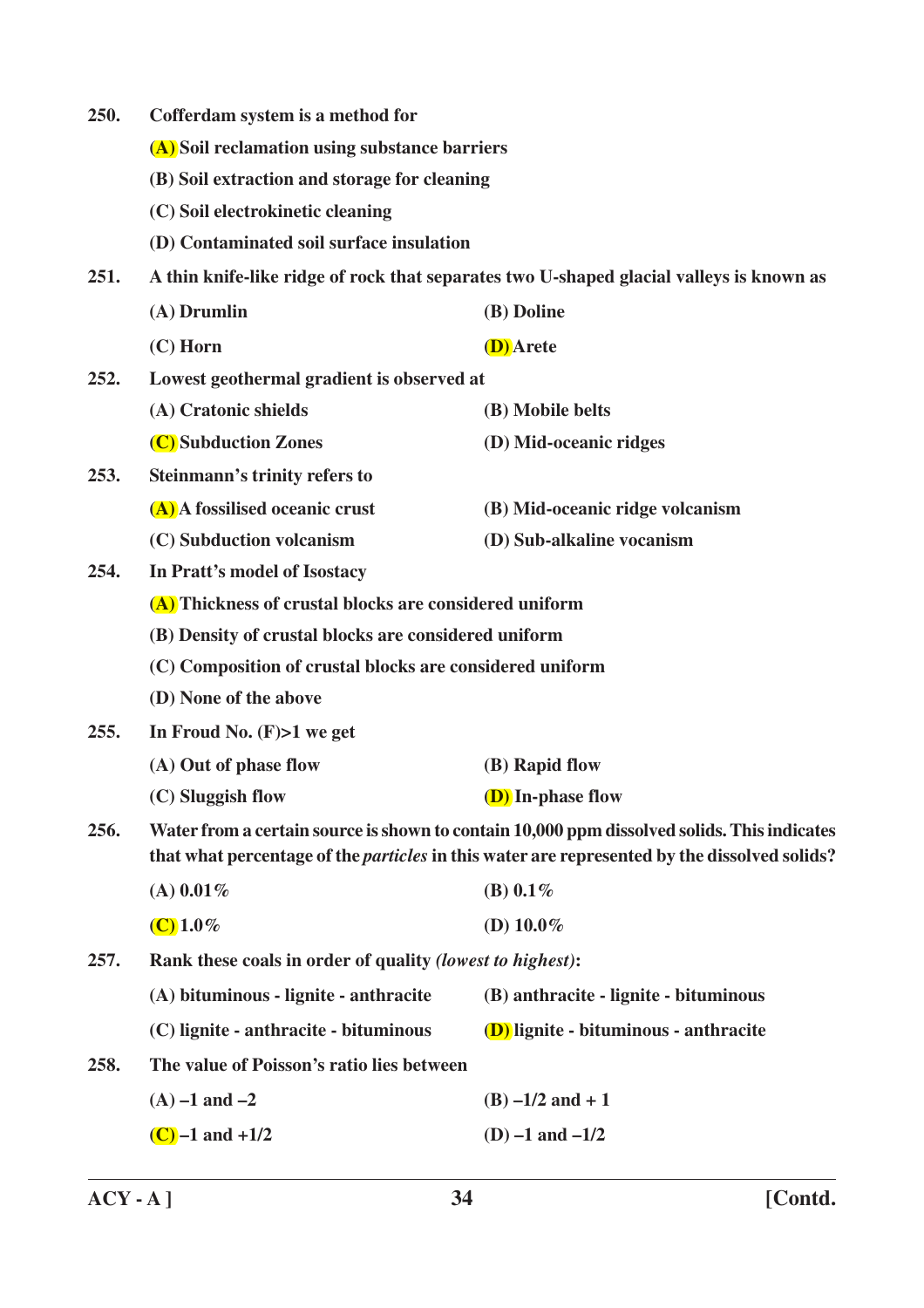**259. Which one of the following generally** *decreases* **downstream along the length of a stream? (A) channel width (B) channel depth (C) gradient (D) water velocity 260. A sand grain has a diameter of (A) 2-4 mm (B) 0.0625 - 2 mm (C) 0.0039 - 0.0625mm (D) > 4mm 261. Glacier ice: (A) is a metamorphic rock (B) sinks to the bottom of water (C) is white in pure form (D) is transformed into firn upon increased pressure 262.** This chemical reaction:  $2Fe_2SiO_4 + 4H_2O + O2 = 2Fe_2O_3 + 2H_4SiO_4$ , is an example of: **(A) dissolution (B) hydration (C) oxidation (D) reduction 263. Conodonts appeared for the first time in the geological record in (A) Paleocene (B) Triassic (C) Devonian (D) Ordovician 264. Which out of these is a planktonic microfossil (A) Lagena (B) Nummulite (C) Globigerina (D) Rotalia 265. Guano represent (A) Argillaceous deposits (B) Phosphatic deposits (C) Ferruginous deposits (D) Calcareous deposits 266. The angle between any line and its horizontal projection measured in a vertical plane is the —————————— of the line (A) Pitch (B) Plunge (C) Dip (D) Dip and Strike 267. Mount Everest Limestone belongs to (A) Ordovician (B) Silurian (C) Devonian (D) Carboniferous**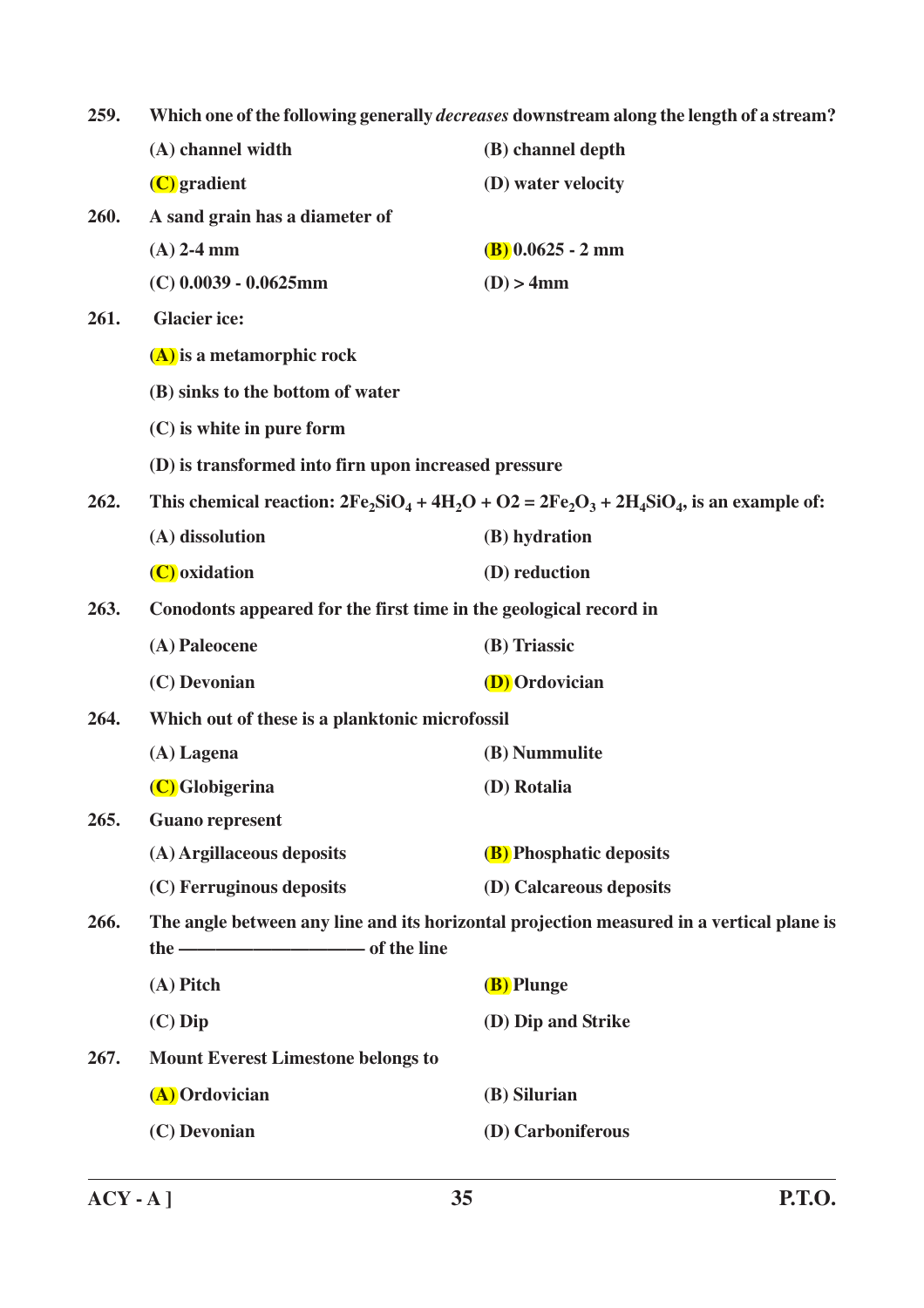| 268.                                     | Syringothyris Cuspidata is the characteristic fossil of                                                |                             |  |
|------------------------------------------|--------------------------------------------------------------------------------------------------------|-----------------------------|--|
|                                          | (A) Silurian                                                                                           | (B) Lower Devonian          |  |
|                                          | (C) Lower Carboniferous                                                                                | (D) Upper Carboniferous     |  |
| 269.                                     | The Earth's magnetic field has undergone reversals in the past. The present field is named<br>after    |                             |  |
|                                          | (A) Gauss                                                                                              | (B) Brunhes                 |  |
|                                          | (C) Olduvai                                                                                            | (D) Matuyama                |  |
| 270.                                     | Out of these which is intrusive into Delhi system                                                      |                             |  |
|                                          | (A) Bijli Rhyolite                                                                                     | <b>(B)</b> Erinpura Granite |  |
|                                          | (C) Bundelkhand Granite                                                                                | (D) Singhbhum Granite       |  |
| 271.                                     | The largest unit in the chronostratigraphy is                                                          |                             |  |
|                                          | (A) Supergroup                                                                                         | $(B)$ Era                   |  |
|                                          | (C) System                                                                                             | (D) Series                  |  |
| 272.                                     | The age of Muth quartzite is                                                                           |                             |  |
|                                          | (A) Silurian                                                                                           | (B) Ordovician              |  |
|                                          | (C) Devonian                                                                                           | (D) Archean                 |  |
| 273.                                     | Permian is represented in Spiti by                                                                     |                             |  |
|                                          | (A) Kanwar                                                                                             | <b>(B)</b> Guling System    |  |
|                                          | (C) Muth Quartzite                                                                                     | (D) Agglomerate Shale       |  |
| 274.                                     | The equivalent in optics for the law of refraction of plane seismic wave is                            |                             |  |
|                                          | (A) Huygen's principle                                                                                 | (B) Fermat's principle      |  |
|                                          | (C) Snell's law                                                                                        | (D) Bragg's law             |  |
| Volcanism is generally absent at<br>275. |                                                                                                        |                             |  |
|                                          | (A) Along the convergent boundary of two continental plates                                            |                             |  |
|                                          | (B) Along subduction boundaries of an oceanic and a continental plate                                  |                             |  |
|                                          | $(C)$ At hot spots                                                                                     |                             |  |
|                                          | (D) Along sea-floor spreading centres                                                                  |                             |  |
| 276.                                     | Name the supercontinent to which most of the continental landmass was joined together<br>$~500$ Ma ago |                             |  |
|                                          | (A) Gondwanaland                                                                                       | (B) Rodinia                 |  |
|                                          | (C) Pangaea                                                                                            | (D) Laurasia                |  |
|                                          |                                                                                                        |                             |  |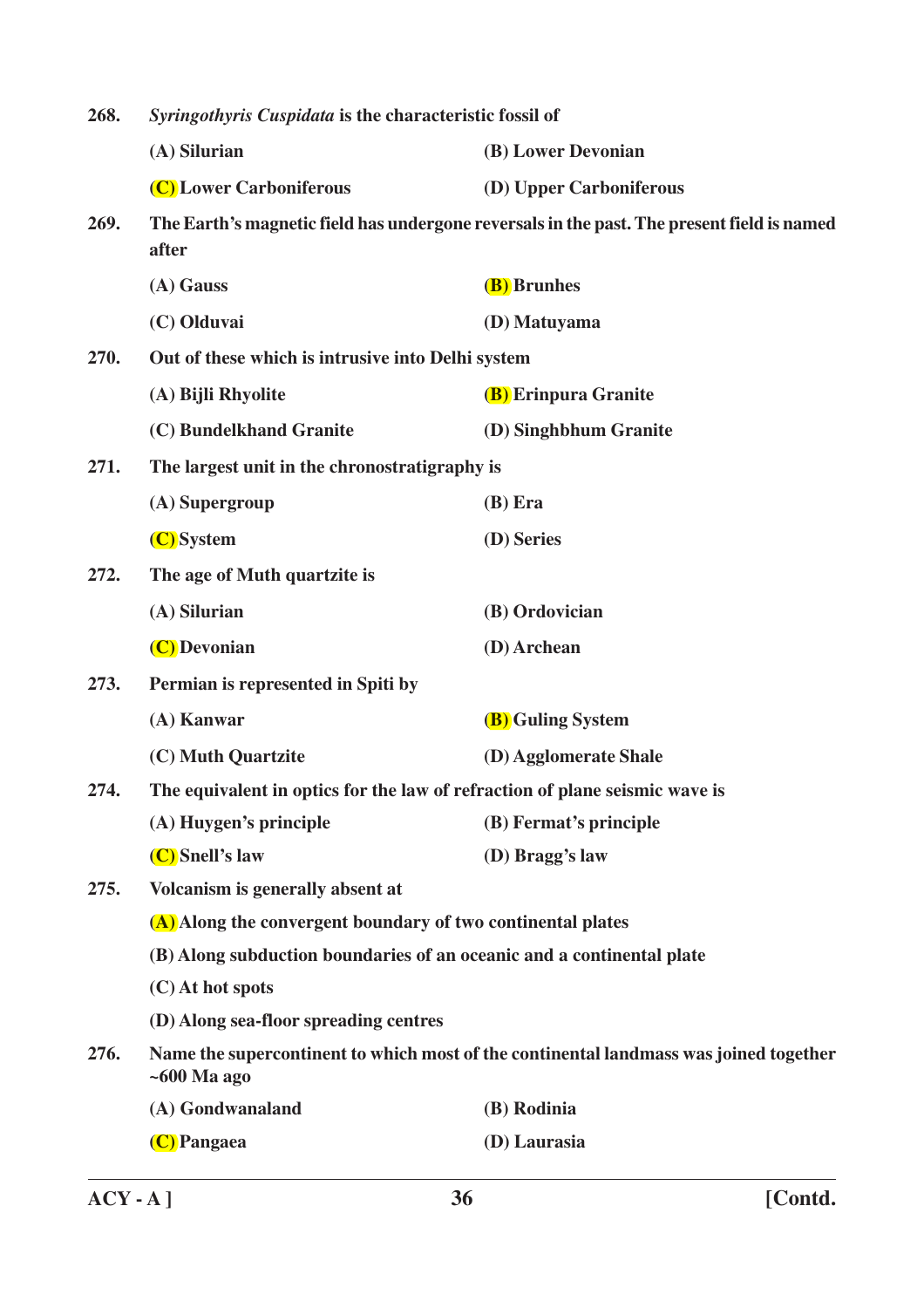| 277.                                                                                                             | Nunatak is a                                                                                             |                                            |
|------------------------------------------------------------------------------------------------------------------|----------------------------------------------------------------------------------------------------------|--------------------------------------------|
|                                                                                                                  | (A) Fluvial landform                                                                                     | (B) Eolian bedform                         |
|                                                                                                                  | (C) Glacial bedform                                                                                      | (D) Oceanic bedform                        |
| 278.                                                                                                             | The zone of sharp change in sea water temperature between 200m and 1000m water<br>depth is known as:     |                                            |
|                                                                                                                  | (A) Pycnocline                                                                                           | (B) Isotherm                               |
|                                                                                                                  | (C) Thermocline                                                                                          | (D) None of the above                      |
| 279.<br>'Ediacaran fossil's have significance in determining the                                                 |                                                                                                          |                                            |
|                                                                                                                  | (A) Archean/Proterozoic boundary                                                                         | (B) Permian / Triassic boundary            |
|                                                                                                                  | (C) Cretaceous / Tertiary boundary                                                                       | <b>(D)</b> Precambrian / Cambrian boundary |
| In the Himalaya, rock layers often show fold structures, which have formed by buckling<br>280.<br>in response to |                                                                                                          |                                            |
|                                                                                                                  | (A) layer-parallel shear forces                                                                          | (B) cross-layer compressive force          |
|                                                                                                                  | (C) layer-parallel compressive force                                                                     | (D) cross-layer gravity force              |
| What is the name of the geological process for the following chemical reaction?<br>281.                          |                                                                                                          |                                            |
|                                                                                                                  | $Mg^{2+}$ + 2CaCo <sub>3</sub> $\longrightarrow$ CaMg (CO <sub>3</sub> ) <sub>2</sub> + Ca <sup>2+</sup> |                                            |
|                                                                                                                  | (A) Cementation                                                                                          | (B) Dolomitisation                         |
|                                                                                                                  | (C) Sea floor weathering                                                                                 | (D) Recrystallisation                      |
| 282.                                                                                                             | The gas found dissolved in the sea in an amount greater than its amount in the atmosphere<br>is          |                                            |
|                                                                                                                  | (A) Nitrogen                                                                                             | (B) Oxygen                                 |
|                                                                                                                  | $(C)$ Argon                                                                                              | <b>(D)</b> Carbon dioxides                 |
| 283.                                                                                                             | The Alpine-Himalayan belt of Earthquakes is:                                                             |                                            |
|                                                                                                                  | (A) Shallow Focus                                                                                        | (B) Deep Focus                             |
|                                                                                                                  | (C) Intermediate Focus                                                                                   | (D) None of the above                      |
| 284.                                                                                                             | Breccia and conglomerate differ in                                                                       |                                            |
|                                                                                                                  |                                                                                                          |                                            |
|                                                                                                                  | (A) size of the clasts                                                                                   | (B) shape of the clasts                    |
|                                                                                                                  | (C) cementing material                                                                                   | (D) environment of deposition              |
| 285.                                                                                                             | A local water table positioned above the regional water table is said to be:                             |                                            |
|                                                                                                                  | (A) stranded                                                                                             | (B) displaced                              |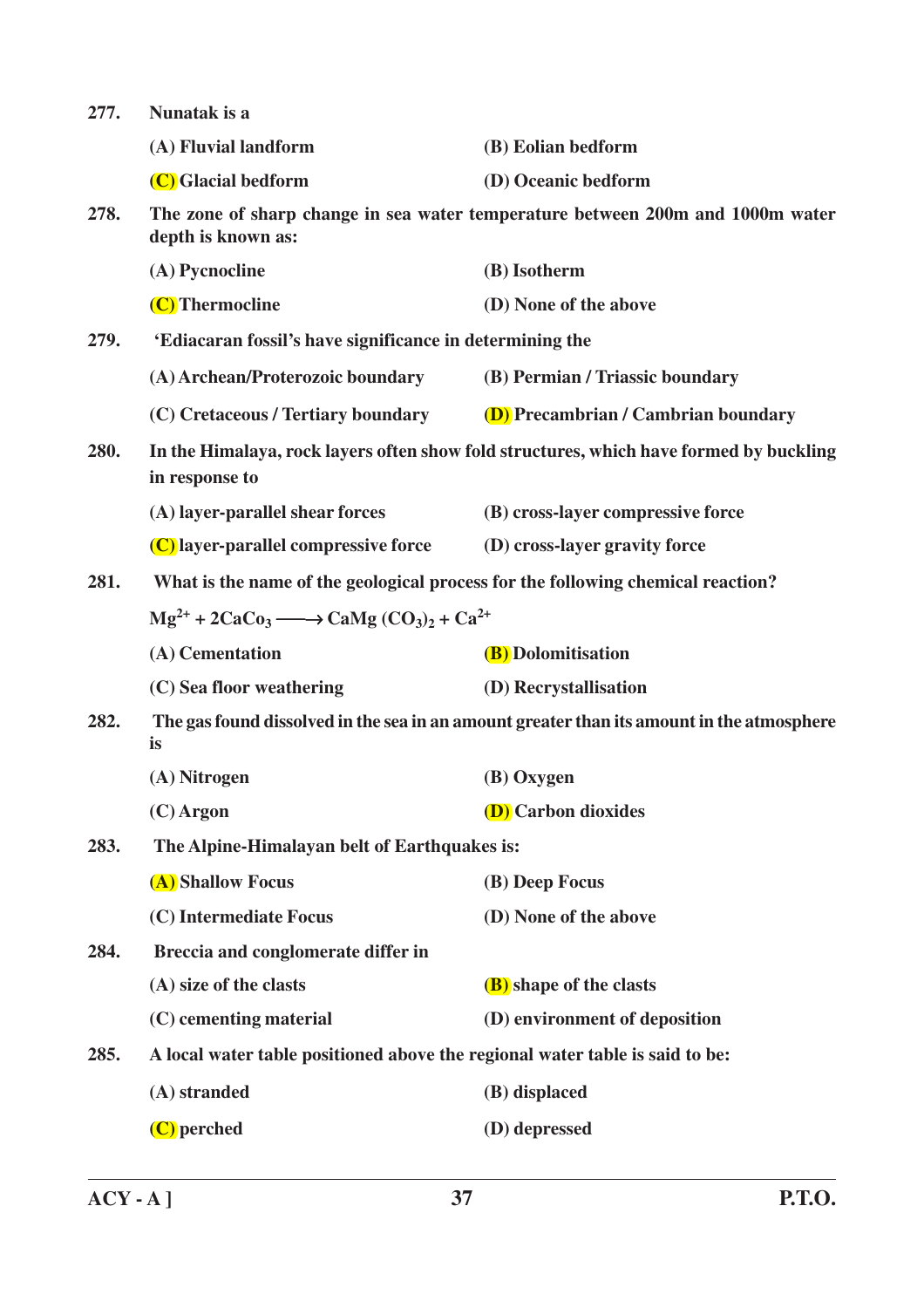| 286. | The concentration of heavy minerals by streams or wave action leading to an economic<br>deposit results in a                                   |                                           |
|------|------------------------------------------------------------------------------------------------------------------------------------------------|-------------------------------------------|
|      | (A) Hydrothermal deposit                                                                                                                       | <b>(B)</b> Placer deposit                 |
|      | (C) Skarn deposit                                                                                                                              | (D) Stratiform deposit                    |
| 287. | Spring tides occur at:                                                                                                                         |                                           |
|      | (A) New moon                                                                                                                                   | (B) Full moon                             |
|      | (C) Both New and Full moon                                                                                                                     | (D) None of the above                     |
| 288. | What is the relative humidity when the absolute humidity is 3 grams per cubic meter and<br>the air has a capacity of 12 grams per cubic meter? |                                           |
|      | $(A)$ 4%                                                                                                                                       | $(B)$ 9%                                  |
|      | $\left( \text{C} \right)$ 25%                                                                                                                  | (D) $400\%$                               |
| 289. | Which of the following gases are attributed to anthropogenic cause of global warming                                                           |                                           |
|      | (A) ozone and methane                                                                                                                          | (B) nitrous oxide and sulfur dioxide      |
|      | (C) methane and carbon dioxide                                                                                                                 | (D) ozone and carbon monoxide             |
| 290. | The present concentration of carbon dioxide in the atmosphere is in the range of:                                                              |                                           |
|      | $(A)$ 1-10 parts per million                                                                                                                   | (B) 10-100 parts per million              |
|      | $\left(\frac{C}{C}\right)$ 100-1000 parts per million                                                                                          | $(D)$ 1000-10,000 parts per million       |
| 291. | Which of the following terms is used to describe the appearance of a mineral in transmitted<br>light?                                          |                                           |
|      | (A) diaphaneity                                                                                                                                | (B) translucence                          |
|      | (C) opaqueness                                                                                                                                 | (D) porosity                              |
| 292. | The partly melted rock layer on which the plates move is known as                                                                              |                                           |
|      | (A) lithosphere                                                                                                                                | <b>(B)</b> asthenosphere                  |
|      | (C) hydrosphere                                                                                                                                | (D) outer core                            |
| 293. | We know that the OUTER core is liquid because:                                                                                                 |                                           |
|      | (A) P waves pass through it                                                                                                                    | (B) S waves pass through it               |
|      | (C) P waves cannot pass through it                                                                                                             | <b>(D)</b> S waves cannot pass through it |
| 294. | Universe is made primarily of which of the following two elements?                                                                             |                                           |
|      | (A) Hydrogen and Helium                                                                                                                        | (B) Hydrogen and Carbon                   |
|      | (C) Carbon and Nitrogen                                                                                                                        | (D) Silicon and Oxygen                    |
| 295. | Streams of protons and electrons from the Sun produce                                                                                          |                                           |
|      | (A) Solar wind                                                                                                                                 | (B) Prominences                           |
|      | (C) Quasars                                                                                                                                    | (D) Spicules                              |